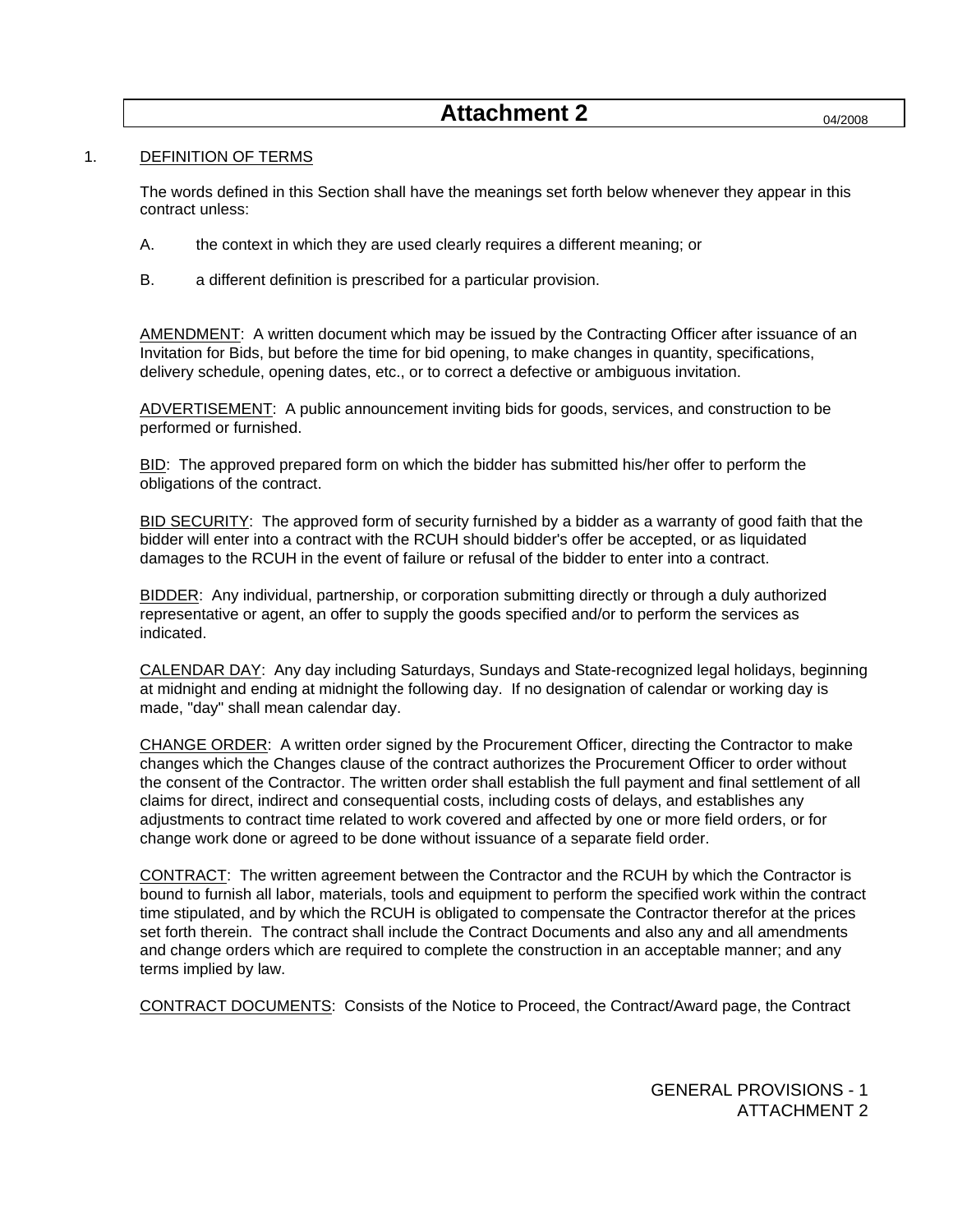Performance and Payment Bonds, the Bid Form (includes the Plans, Technical Specifications, Special Provisions and General Provisions), all written Amendments and Change Orders.

CONTRACT PERFORMANCE AND PAYMENTS BONDS: These are the approved forms of security furnished by the Contractor and his/her Surety to guarantee the completion of the work in accordance with the terms of the contract, and to guarantee full payment of all claims for labor, materials and supplies used or incorporated in the work.

CONTRACT TIME: The time stated in the invitation and the contract, giving the definite number of consecutive calendar days or successive working days in which to perform and complete all work covered by the contract. The contract time shall start on the specified date in the "Notice to Proceed."

CONTRACTOR: Any individual, partnership, firm, corporation or joint venture, or other legal entity undertaking the execution of the work under the terms of the contract with the RCUH, and acting directly or through his/her, their, or its agents, employees or subcontractors.

DISPUTE: A claim of the Contractor for the payment of money, adjustment or interpretation of contract terms, or other relief, arising under or related to the contract.

FIELD ORDER: A written order issued by the Procurement Officer or its authorized representative to the Contractor requiring the contract work to be performed in accordance with a change or changes in the work. A field order may (1) establish a price adjustment and/or time adjustment in an amount the RCUH believes is reasonable for the change; or (2) may declare that the RCUH does not intend to adjust contract time or price for the work; or (3) may request the Contractor to submit a proposal for an adjustment to the contract time and/or price by a certain date.

FORCE ACCOUNT: Term used when Work is ordered to be done without prior agreements as to lump sum or unit price cost thereof and is to be billed for at cost of labor, materials and equipment, insurance(s), taxes, etc., plus an agreed percentage for overhead and profit.

HAZARDOUS MATERIALS: Any and all radioactive materials, asbestos, polychlorinated biphenyls, petroleum, crude oil, chemicals known to cause cancer or reproductive toxicity, pollutants, contaminants, toxic substances or materials cited in Hazardous Material Laws.

HOLIDAYS: The days of each year which are set apart and established as State holidays pursuant to Chapter 8, Hawaii Revised Statutes.

MAY: Means permissive.

OFFER: A Bid submitted in response to an Invitation for Bid.

 ORDER OF PRECEDENCE: In the event of an inconsistency between provisions of this solicitation, the inconsistency shall be resolved by giving precedence in the following order:

- A. Bid Form;
- B. Plans and Technical Specifications;
- C. Special Provisions; and
- D. General Provisions.

GENERAL PROVISIONS - 2 ATTACHMENT 2

04/2008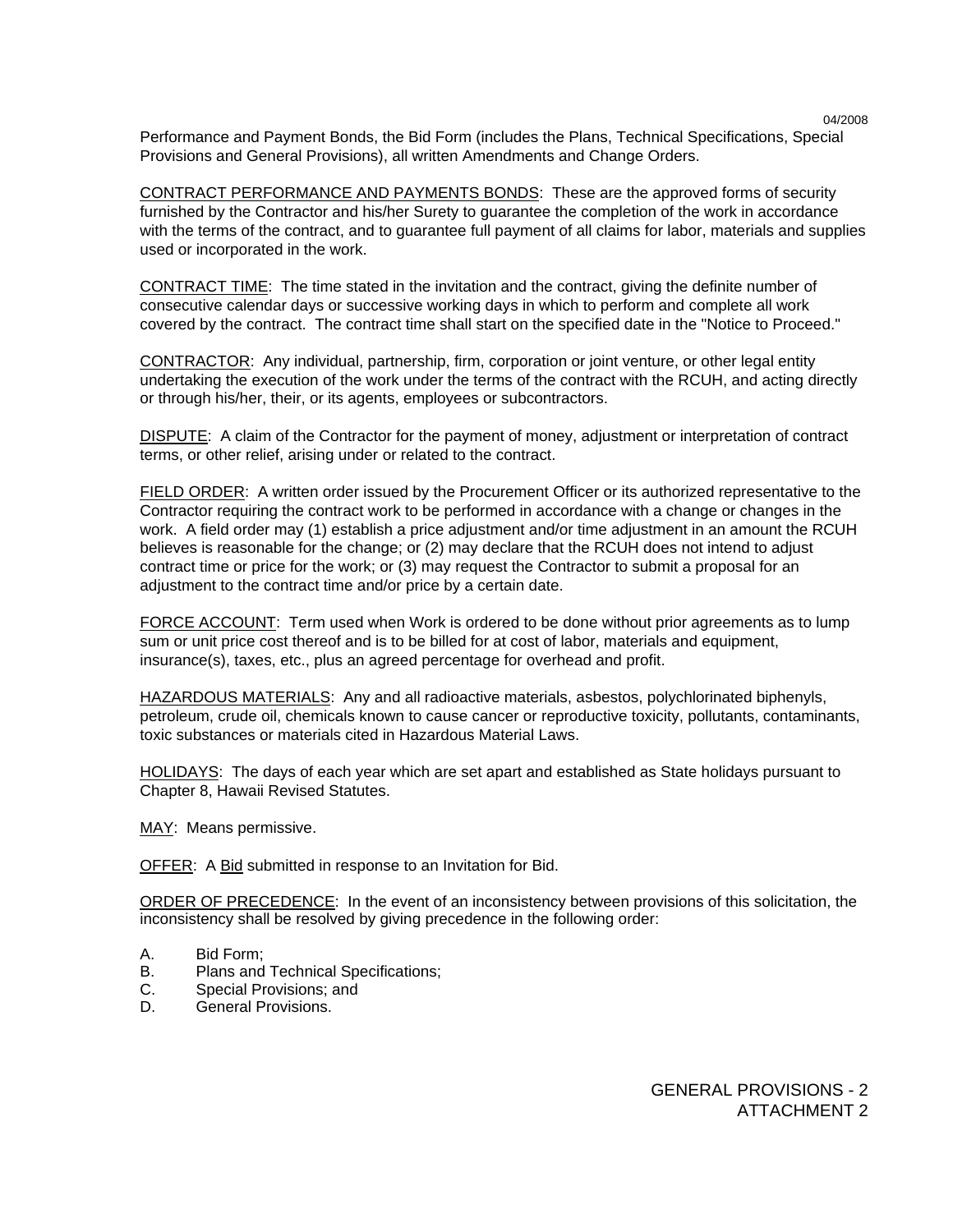OPTION: A unilateral right provided for in the contract by which the RCUH may elect to purchase additional quantities of the supplies or services called for by the contract, or to extend the term of the contract, or to terminate the contract, etc.

PLANS: Plans, as used herein, means the contract drawings approved by the RCUH which show the location, character, dimensions and details of the work to be done and which shall be a part of the contract.

 PROCUREMENT/CONTRACT OFFICER: The Financial Support Service Manager, acting on behalf of the Executive Director.

RCUH: Research Corporation of the University of Hawaii.

 RESPONSIBLE CONTRACTOR: A Contractor who: (1) has adequate financial resources, or the ability to obtain such resources as required for contract performance; (2) is able to comply with required delivery or performance schedule, taking into consideration all existing business commitments; (3) has a satisfactory record of performance; and (4) has a satisfactory record of integrity, and is otherwise qualified and eligible to receive an award under applicable laws. When the situation warrants, special standards of responsibility applicable to a particular procurement may be developed to insure the existence of unusual expertise or other factors necessary for adequate contract performance.

 RESPONSIVE CONTRACTOR: A Contractor whose bid complies with the specifications and terms set forth in Invitation for Bid as determined by the RCUH.

SHALL: Means mandatory.

SPECIFICATIONS: Any description of the physical, functional, or performance characteristics, or of the nature of a supply, service, or construction item. A specification includes, as appropriate, requirements for inspecting, testing, or preparing a supply, service, or construction item for delivery. Unless the context requires otherwise, the terms "specification" and "purchase description" are used interchangeably.

SPECIAL PROVISIONS: The specific clauses setting forth conditions or requirements peculiar to the individual project under consideration which are not thoroughly or satisfactorily stipulated in the General Provisions.

SUBCONTRACTOR: An individual, partnership, firm, corporation, joint venture or other legal entity which enters into an agreement with the prime contractor to perform a portion of the work for the Contractor.

SUPPLEMENTAL AGREEMENT: A written contract modification that is signed by both the Contractor and the Contracting Officer.

SURETY: The individual, firm or corporation which is bound by the contract bond with and for the Contractor to insure his/her acceptable performance of the contract.

 TECHNICAL REPRESENTATIVE OF THE PROCUREMENT OFFICER: The person identified and designated by the Procurement Officer to address only technical matters within the Specifications, and is without contractual authority.

GENERAL PROVISIONS - 3 ATTACHMENT 2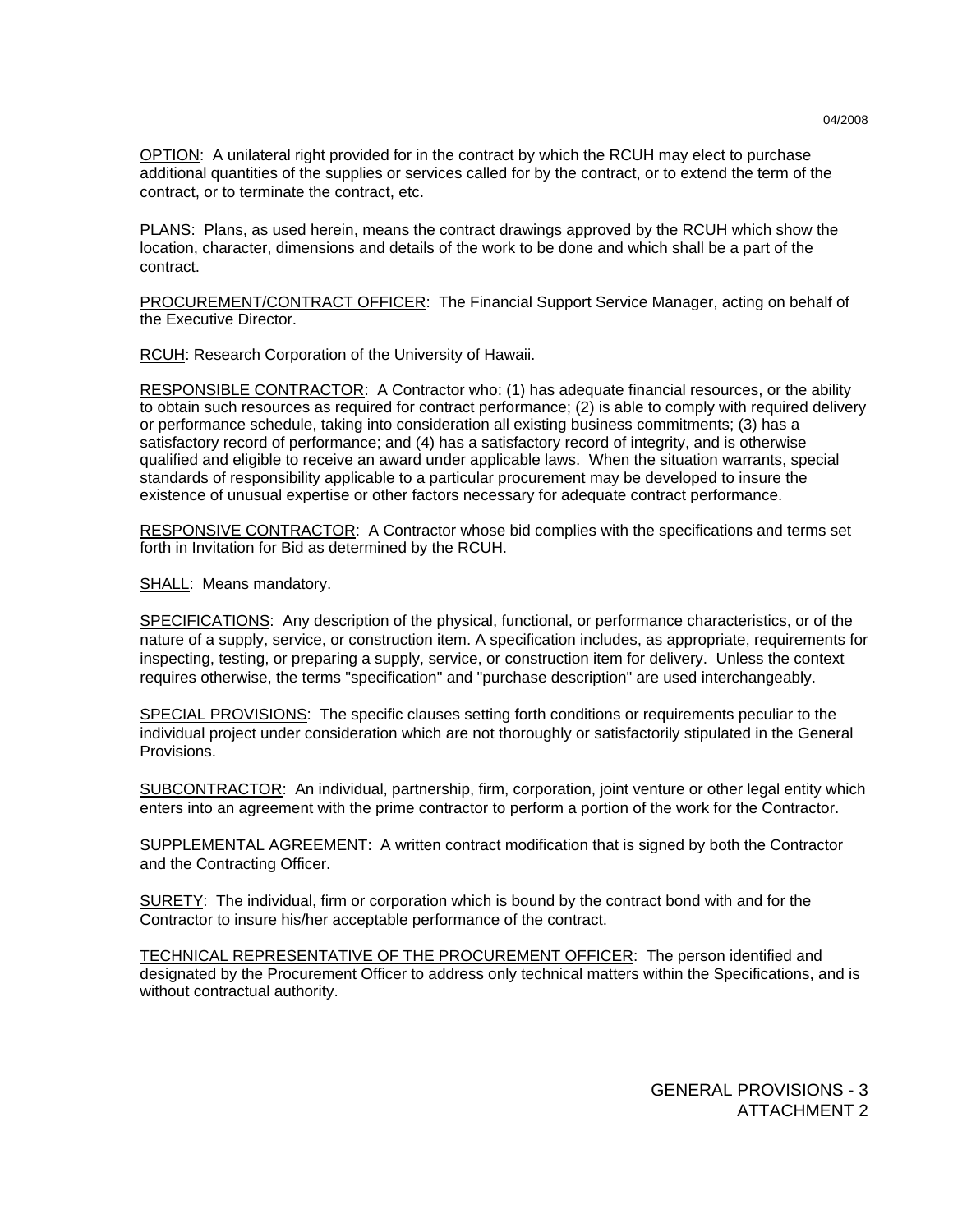UNIVERSITY: University of Hawaii.

WORKING DAY: A calendar day, exclusive of Saturdays, Sundays and State-recognized legal holidays.

# 2. DISQUALIFICATION OF BIDDERS

 Any one or more of the following causes shall be considered as sufficient for the disqualification of a bidder:

- A. Evidence of collusion among bidders/contractors.
- B. Lack of responsibility (see definition of Responsible Contractor), including, but not limited, to arrearages on existing contracts in litigation with the State of Hawaii, or defaults on a previous contract.
- C. Being in arrears on existing contracts with the RCUH, University of Hawaii and the State of Hawaii, or having defaulted on a previous contract with the RCUH, University of Hawaii or the State of Hawaii.
- D. Delivery of bids after the deadline. (See definition of Responsive Contractor.)
- E. Failure to follow directions and instructions in the invitation.
- F. Placing conditions, limitations, or restrictions on the bid.
- G. Failure to pay, or satisfactorily settle, all bills overdue for labor and materials of former contracts in force at the time of issuance of bid quotation forms.
- H. Debarment or suspension consistent with applicable Hawaii law.

# 3. CERTIFICATION OF INDEPENDENT PRICE DETERMINATION

 By submission of this bid, each Contractor certifies, and in the case of a joint bid, each party thereto certifies as to its own organization, that in connection with this procurement:

- A. The prices in this bid have been arrived at independently, without any consultation, communication, or agreement, with any other contractor or competitor for the purpose of restricting competition, relating to (i) such prices, (ii) the intention to submit a bid, or (iii) the methods or factors used to calculate the prices bid.
- B. Unless otherwise required by law, the prices submitted in this bid have not been knowingly disclosed by the Contractor to any other Contractor or competitor and will not knowingly be disclosed by the Contractor to any other Contractor or competitor prior to bid opening.

# 4. CONTENTS OF BID FORMS

.

 Prospective bidders will be furnished bid forms giving the location, description, and the performance time of the work contemplated.

# 5. EXAMINATION OF INVITATION FOR BIDS (IFB) AND SPECIFICATIONS

 The Contractor shall examine carefully the IFB and specifications. By signing the bid form, the bidder certifies that he/she has investigated and is satisfied as to the character, quality, and quantities of work to be performed, and material and labor to be furnished, and as to the requirements of these specifications.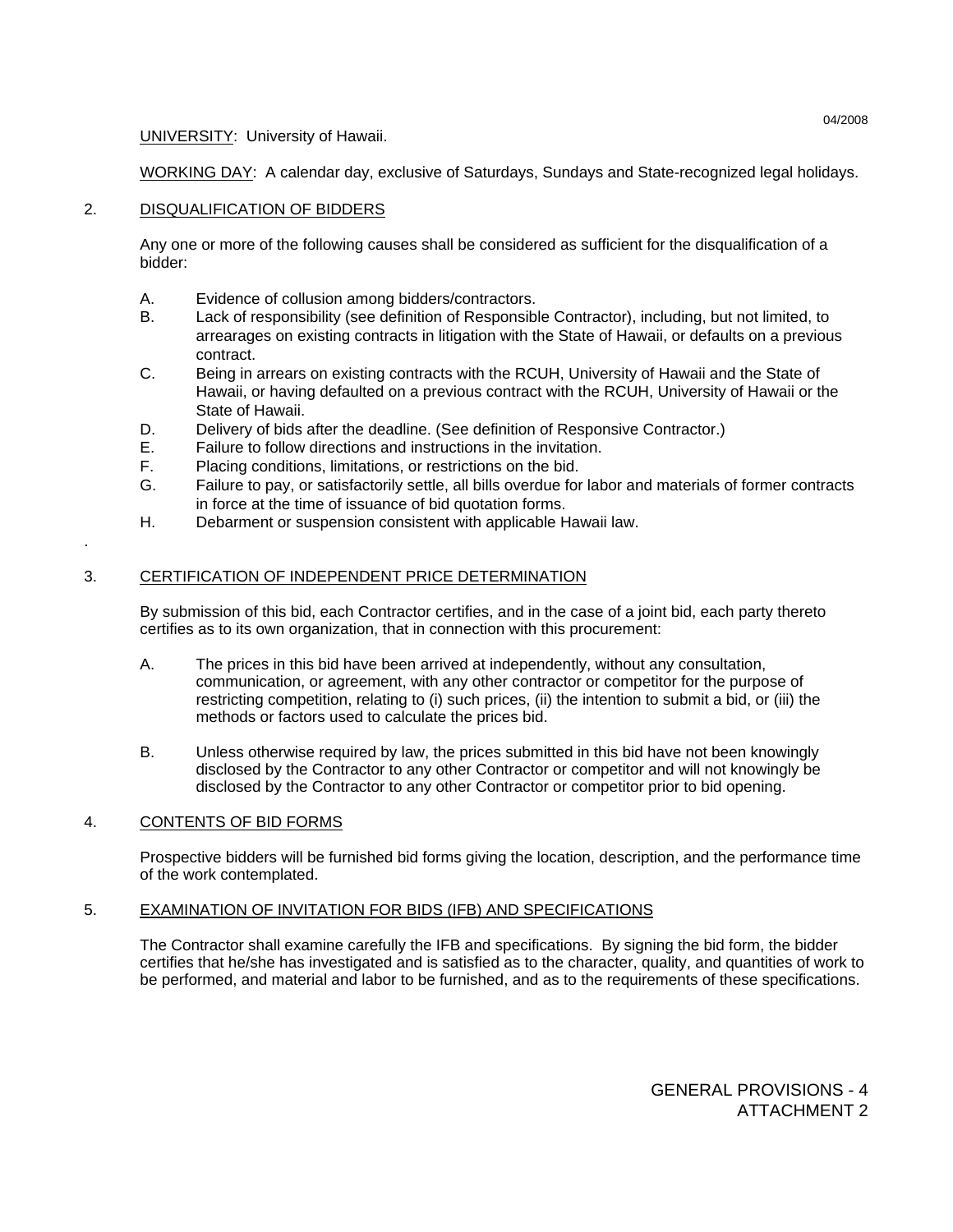# 6. PREPARATION OF BIDS

 The bidder's offer shall be submitted on the bid form furnished by the RCUH. All information required in the bid shall be filled in, in accordance with the instructions thereon. The bidder shall state the prices (written in INK or TYPED, both in words and numerals) for doing the work contemplated. The bidder shall sign the bid in the spaces provided (must be an original signature). If the bid is made by an individual, his/her name and post office address must be shown. If made by a corporation, the bid must show the name of the state under the laws of which the corporation was chartered and the names, titles, and business addresses of the president, vice-president, and secretary, as well as evidence showing the authority of the bidder to enter on behalf of said corporation into a contract with the RCUH. If made by a joint venture, the name and post office address of each member of the individual firm, partnership, or corporation comprising the joint venture must be shown with other pertinent information required of firms, partnerships or corporations, as the case may be. The proposal must be signed by all parties to the jointventure or evidence in the form of a Joint-Venture Agreement must be submitted showing the authority of the join-venture's representative to enter on behalf of the said joint-venture into contract with the RCUH.

Bid prices shall be in U.S. dollars.

 When bids are signed by an agent, other than the officer or officers of a corporation authorized to sign the bid on its behalf, or a member of a co-partnership, a power of attorney must be on file with the RCUH prior to opening of bids, or it shall be submitted with the bid; otherwise, the bid will be rejected as irregular and unauthorized.

 Telegraphic and facsimile (FAX) bids and mailgrams are not acceptable; however, bids may be withdrawn by written, telegraphic, or FAX notice if such notice is received at the place and by the time specified in the Notice to Bidders.

# 7. BID PREPARATION COSTS

In no event shall the RCUH be liable for costs incurred in the preparation of bids.

# 8. BID SECURITY

 No bid, estimated by the RCUH to total more than \$25,000 will be considered unless accompanied by one of the following:

- A. Surety bid bond underwritten by a company licensed to issue bonds in this State (see attached Standard Form); or
- B. Legal Tender; or
- C. Certificate of Deposit; share certificate; or cashier's, treasurer's, teller's or official check drawn by, or a certified check accepted by, and payable on demand to the Research Corporation of the University of Hawaii (RCUH) by a bank, a savings institution, or credit union insured by the Federal Deposit Insurance Corporation or the National Credit Union Administration.
	- (1) These instruments may be utilized only to a maximum of \$100,000.
	- (2) If the required security or bond amount totals over \$100,000, more than one instrument not exceeding \$100,000 each and issued by different financial institutions shall be accepted.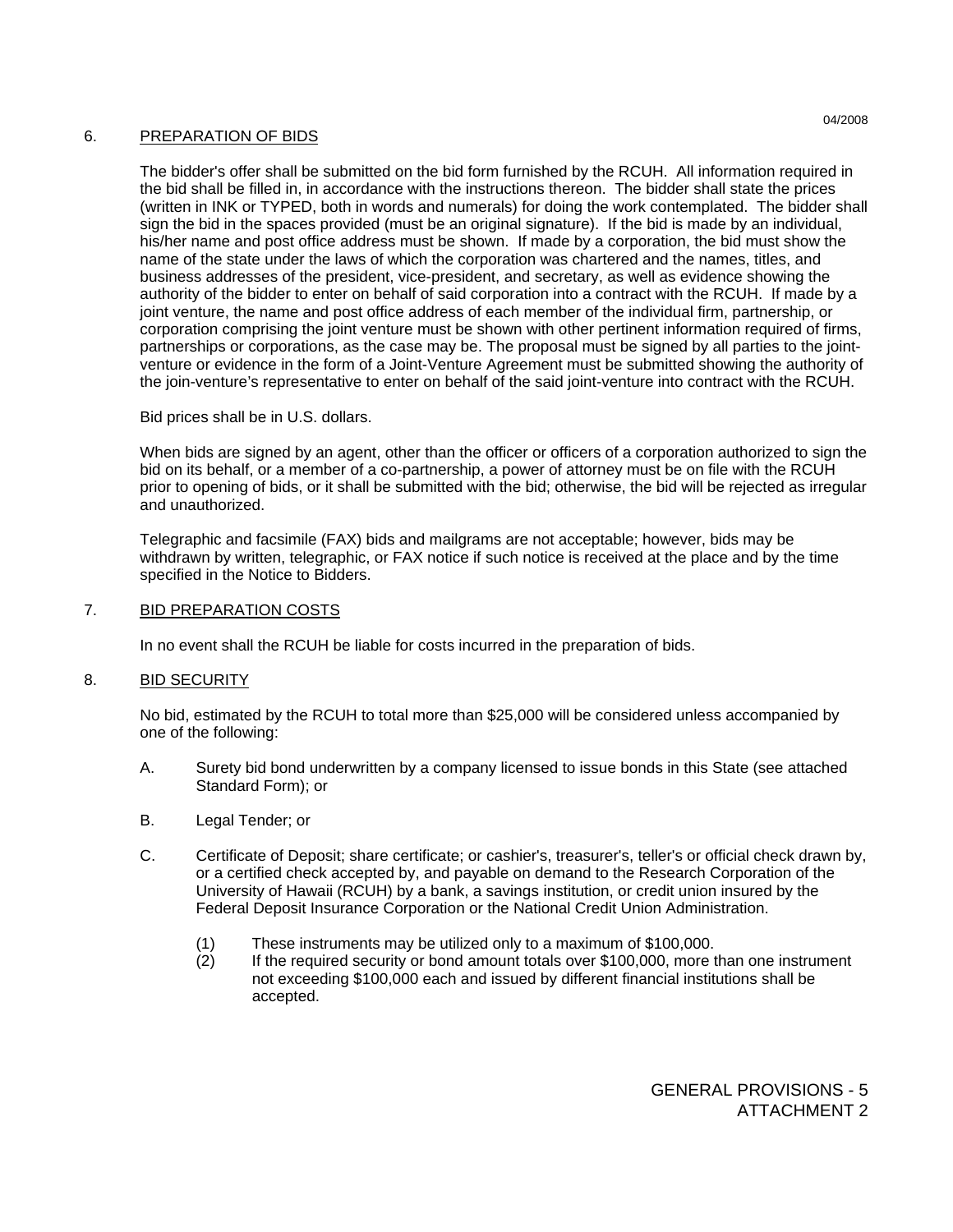# **Unless otherwise stated, the bid security shall be in an amount equal to at least FIVE PERCENT (5%) of the bid amount.**

 If the bidder is a corporation, evidence in the form of a corporate resolution, authorizing the corporate representative to execute the bond must be submitted with the proposal. If the bidder is a partnership, all partners must sign the bond or evidence in the form of a partnership agreement must be submitted showing the authority of the partner. If the bidder is a joint venture, all parties to the joint venture must sign the bond or evidence in the form of a joint-venture agreement must be submitted showing the authority of the bidder to sign the bond on behalf of the joint-venture.

 In the case where the award will be made on a group or item basis, the amount of the bid security shall be based on the total bid for all groups or items submitted.

 Bidders are cautioned that surety bid bonds which place a limit in value to the difference between the bid amount and the next acceptable bid, such value not to exceed the purported amount of the bond, are not acceptable. Also, surety bid bonds which place a time limit on the right of the RCUH to make claim other than allowed by statutes or these Special Provisions and General Provisions are not acceptable. Bidders are hereby notified that a surety bid bond containing such limitation(s) is not acceptable and a bidder's bid accompanied by such surety bid bond will be automatically rejected.

# 9. DELIVERY OF BIDS

 Each bid shall be placed in an envelope. The envelope shall be sealed and identified with the name and address of the Contractor, the name and number of the project (UHM-000-014-12, Pan-STARRS PS2 Dome Renovation: Phase 3), time and date of the bid opening and then delivered as indicated in the Notice to Bidders. Bids shall be received by the University of Hawaii Facilities Management Office up to the due time and date fixed in the public notice. Bids received after the time and date fixed fin the Notice to Bidders will not be considered.

# 10. WITHDRAWAL OF BIDS

 Any bid may be withdrawn at any time prior to, but not after, the time fixed in the public notice for the opening of bids, provided that a request, in writing, executed by the Contractor or its duly authorized representative, for the withdrawal of such bid is filed with the Procurement/Contract Officer. The withdrawal of a bid shall not prejudice the right of a bidder to file a new bid prior to bid opening.

# 11. TAXES

 The bid prices shall include all applicable taxes other than Federal Excise Tax for which exemptions may be claimed. In the State of Hawaii, applicable taxes include:

- A. the general excise tax (Chapter 237, Hawaii Revised Statutes) which is a tax on gross income derived from business activity in the State and is imposed on the business receiving the income for the privilege of doing business in Hawaii; and
- B. a 1/2 of 1% use tax (Chapter 238, Hawaii Revised Statutes) on the landed value of tangible property imported into Hawaii. The landed value is the cost plus shipping, handling, etc.; that is, the value of the property at the time it arrives in Hawaii.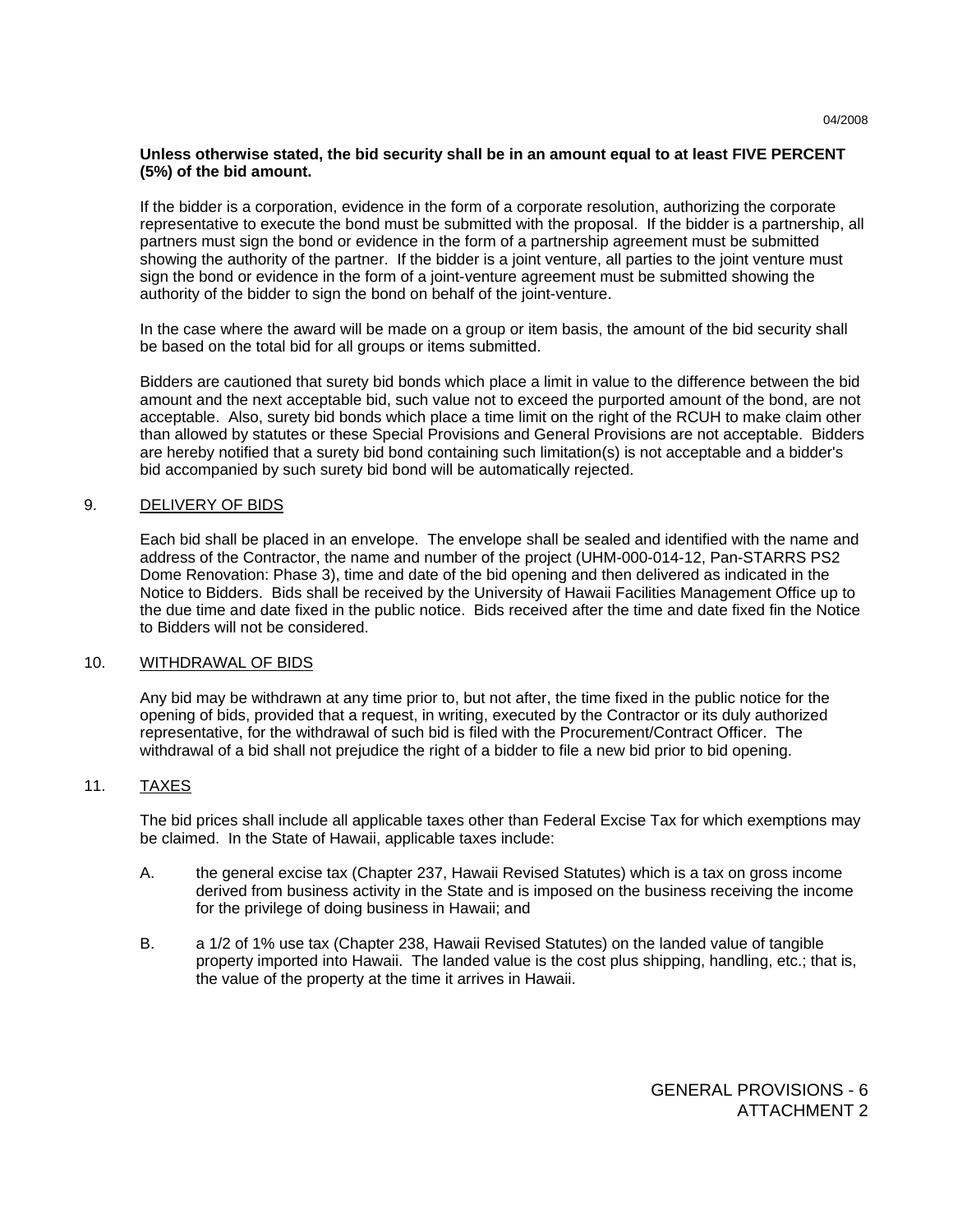If final acceptance of goods occurs in Hawaii or services are performed in Hawaii under this Invitation for Bid the transaction shall be taxable in accordance with Chapter 237, Hawaii Revised Statutes, and the bidder receiving an award for these goods or services will be required to pay the State of Hawaii General Excise Tax. In addition, in accordance with Chapter 238, Hawaii Revised Statutes, if tangible property is imported into Hawaii for resale at retail or for rent or lease, the bidder will be subject to the use tax of 1/2 of 1% on the landed value of the property.

 For general overview of Hawaii State taxes, Publication-1, Information on Hawaii State Taxes Administered by the Department of Taxation, can be downloaded form the State of Hawaii Department of Taxation website: www.state.hi.us/tax/pubs/06pub1.pdf.

 Questions pertaining to taxes should be directed to the State of Hawaii Department of Taxation, First Taxation District, P. O. Box 1425, Honolulu, Hawaii 96806-1425, telephone (808) 587-4242.

 Out-of-state vendors are encouraged to contact the Department of Taxation, telephone 1-800-222-3229 regarding their specific circumstances.

### 12. TAX EQUALIZATION

 If the Contractor is an out-of-state vendor not doing business in the State of Hawaii or is a person exempted from paying the applicable general excise tax, the Contractor's total price quoted shall be increased by the applicable retail rate of general excise tax, and/or the applicable use tax, for the purpose of determining the lowest quoted price. Any contract awarded, after taking into consideration the above increase, shall be in the amount of the quote offered and shall not include the amount of the said increase.

 Each Contractor possessing a Hawaii I.D. number for General Excise Tax License shall enter it in the space provided in the Bid Form, thereby attesting that business is being conducted in the State and that such taxes will be paid on all sales made to the University. Any Contractor who does not furnish a valid Hawaii General Excise Tax License number in the space provided shall be considered as not doing business in the State and its quote will be evaluated accordingly.

# 13. TAX CLEARANCE FOR FINAL PAYMENT

 In accordance with Section 103-53, HRS, final payment for the settlement of the contract will not be made by the RCUH until the Contractor has submitted to the RCUH original tax clearances from the State of Hawaii Department of Taxation and the Internal Revenue Service. Tax clearance shall certify that all tax returns due have been filed, and all taxes, interest, and penalties levied or accrued under the provisions of Title 14 that are administered by the State of Hawaii Department of Taxation and under the Internal Revenue Code against the Contractor have been paid.

 Notwithstanding Sections 40-57 and 40-58, HRS, if a Contractor fails to provide the original tax clearances within SIX (6) months of the notice of final settlement or completion date of the contract, the RCUH shall assign the final settlement payment in an amount not to exceed the tax liability to the State of Hawaii Department of Taxation or Internal Revenue Service, provided that the State of Hawaii Department of Taxation may first offset its tax debt against the sum owed to the Contractor. This shall apply to all contracts whether with Hawaii vendors, out-of-state vendors, or non-profit organizations.

 The foregoing shall not apply to the Contractor if the State of Hawaii Department of Taxation certifies that the Contractor is in good standing under a plan in which delinquent taxes are being paid to the State of

> GENERAL PROVISIONS - 7 ATTACHMENT 2

04/2008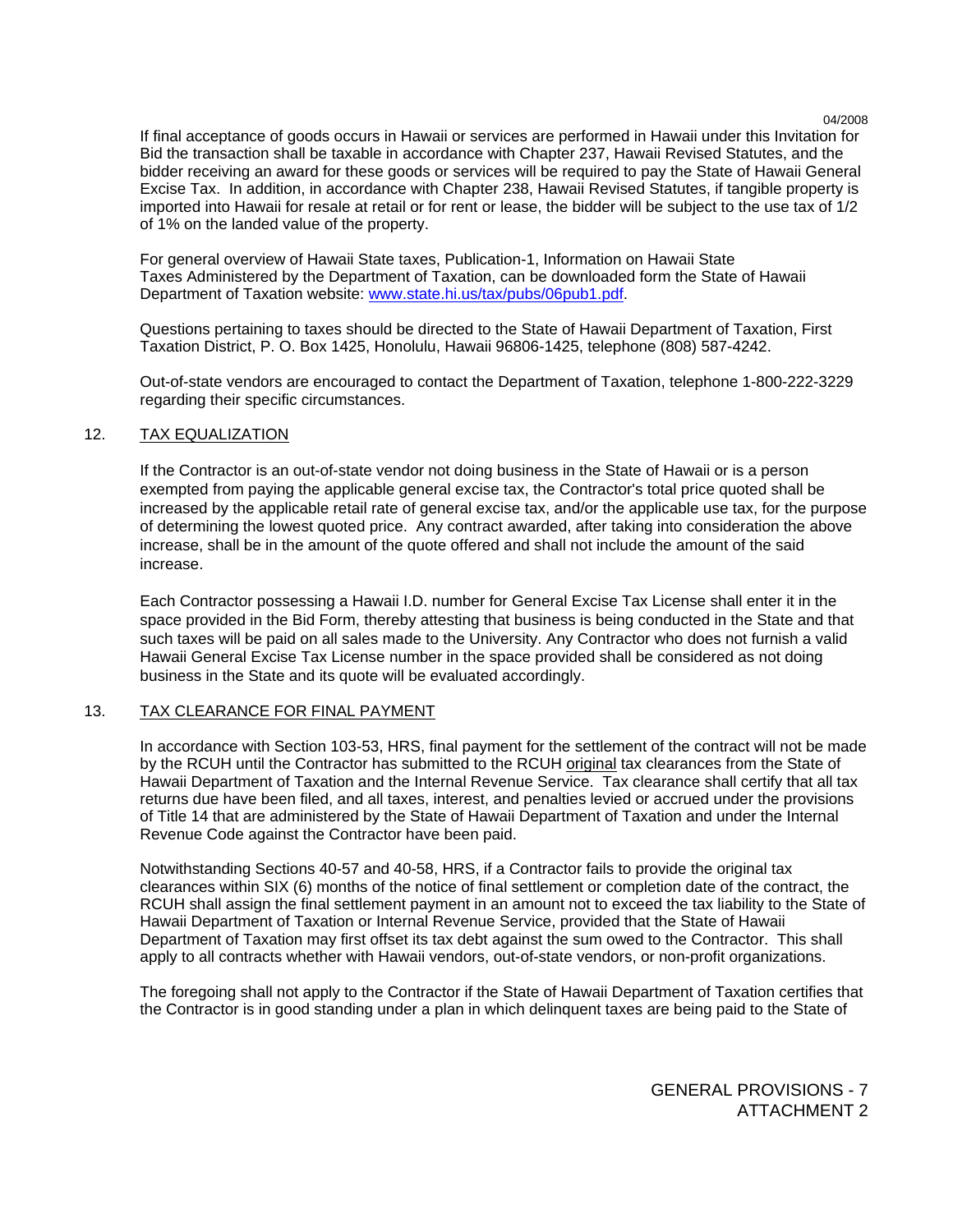Hawaii Department of Taxation (and the Internal Revenue Service, if applicable) in installments.

Any questions pertaining to tax clearances may be addressed to the following:

- A. Internal Revenue Service, Compliance Division LTC 300 Ala Moana Boulevard, #50089 Honolulu, Hawaii 96850-4922 Telephone No.: (808) 541-1160
- B. Department of Taxation State of Hawaii Oahu District Office P. O. Box 259 Honolulu, Hawaii 96808-0259 Telephone No.: (808) 587-4242 Toll-Free: 1-800-222-3229

### 14. BIDS TO BE HELD VALID

 The bid prices quoted therein shall be held valid for a period of at least NINETY (90) consecutive calendar days from the date of the bid opening.

#### 15. PUBLIC OPENING OF BIDS

 Bids shall be opened and read publicly at the time and place indicated in the Notice to Bidders. Bidders or their authorized agents are invited to be present.

#### 16. EVALUATION OF BIDS

 After the bids are opened and read, the figures shall be extended and/or totaled in accordance with the bid prices of the acceptable bids and the totals will be compared and the results of such comparison shall immediately be made public. In comparison of bids where extension or other errors are detected, words written in the bid shall govern over figures and unit prices shall govern over totals when needed to clarify to determine bid prices, i.e., if the product of the Unit Price bid multiplied by the number of units does not equal the total amount indicated by a Contractor of any item, it will be assumed that the error was made in computing the total amount and for the purpose of computing the lowest bidder, the Unit Price alone will be considered as representing the Contractor's intention and the total amount bid on such item shall be considered to be the amount arrived at by multiplying the Unit Price by the number of units.

# 17. TIE BIDS

 Low tie bids shall be decided by the drawing of cards. The Contractor drawing the highest card shall be awarded the contract. "Low tie bids" are low responsive bids from responsible bidders that are identical in price and which meet all the requirements and criteria set forth in the Invitation for Bid.

#### 18. REJECTION OF BIDS

 Bids may be rejected if they show any alterations of form, additions not called for, uninitialed erasures or corrections. Conditional and incomplete bids may also be rejected. The RCUH reserves the right to reject any and/or all bids and to waive any defects or authorize any substitutions, when in its opinion,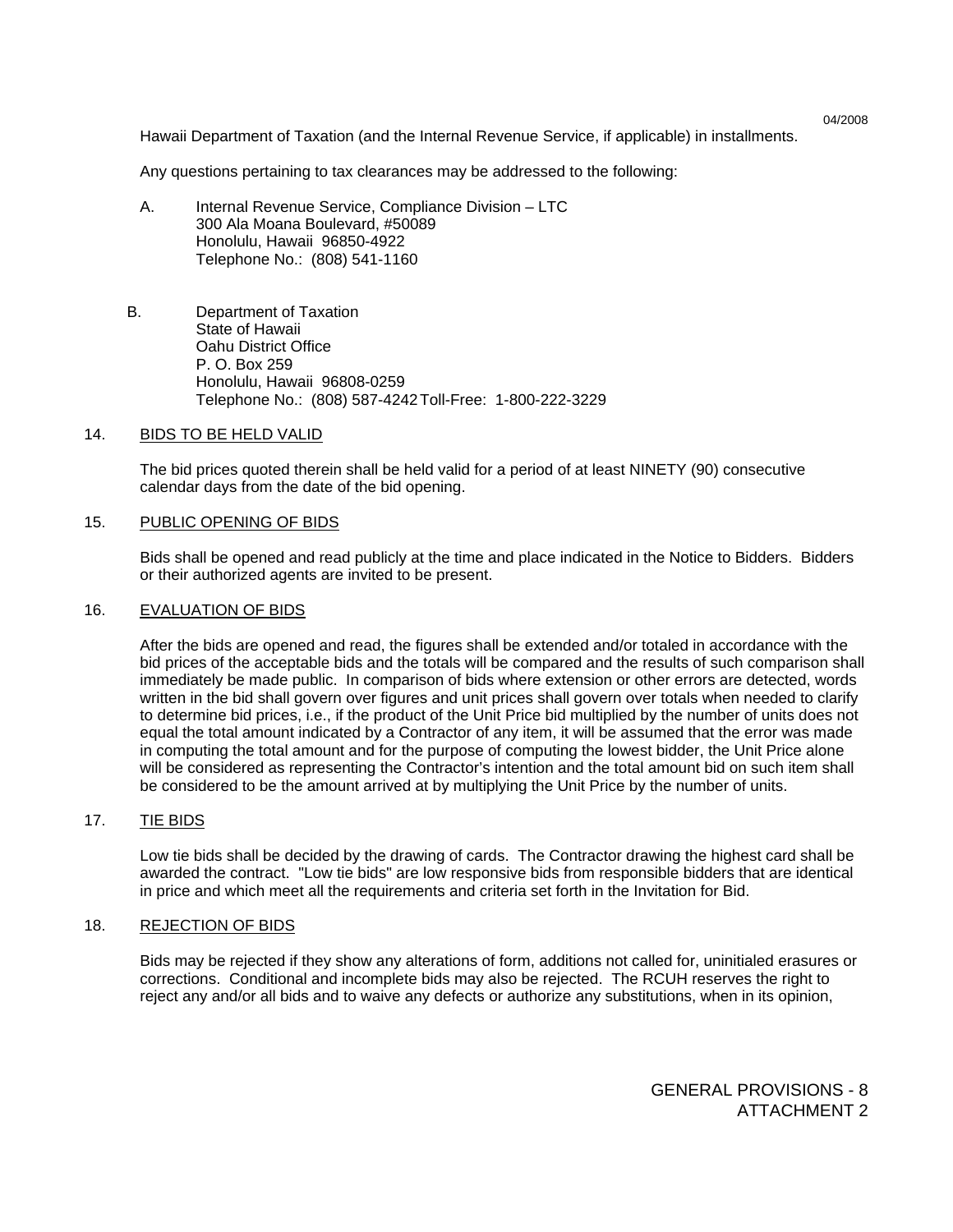such rejection, waiver, or substitutions shall be in the best interest of the RCUH.

### 19. AVAILABILITY OF FUNDS

 An award shall be contingent upon the availability of funds, and any contract awarded shall be subject to cancellation by the RCUH at any time, if funds are unavailable.

### 20. CANCELLATION OF INVITATION

 The RCUH reserves the right to cancel any Invitation for Bid before the contract is awarded on behalf of the RCUH.

# 21. RETURN OF BID SECURITY

 The bid security of the successful bidder(s) shall be retained until the contract has been fully executed and a satisfactory contract bond has been posted, after which time it will be returned to the bidder(s). The bid bonds of the bids which were not considered for award shall be returned to the unsuccessful bidders within TEN (10) days AFTER execution of the contract by the RCUH.

# 22. REQUIREMENT OF PERFORMANCE AND PAYMENT BONDS

 Performance and Payment Bonds shall be required for contracts exceeding \$25,000. At the time of the execution of the contract, the successful bidder shall file good and sufficient performance and payment bonds on the forms furnished by the RCUH, each in an amount equal to ONE HUNDRED PERCENT (100%) of the amount of the contract price unless otherwise stated. Acceptable performance and payment bonds shall be limited to the following:

 Surety bid bond underwritten by a company licensed to issue Bonds in this State (see attached Standard Form); or

#### Legal Tender; or

 Certificate of Deposit; share certificate; or cashier's, treasurer's, teller's or official check drawn by, or a certified check accepted by, and payable on demand to the RCUH by a bank, a savings institution, or credit union insured by the Federal Deposit Insurance Corporation or the National Credit Union Administration.

These instruments may be utilized only to a maximum of \$100,000.

 If the required security or bond amount totals over \$100,000, more than one instrument not exceeding \$100,000 each and issued by different financial institutions shall be accepted.

# 23. EXECUTION OF CONTRACT

 The contract shall be presented to the successful bidder for execution and shall be returned to the RCUH with compliant insurance certificates, satisfactory performance and payment bonds within TEN (10) days not including Saturdays, Sundays, and State recognized legal holidays or within such further time as the RCUH may allow.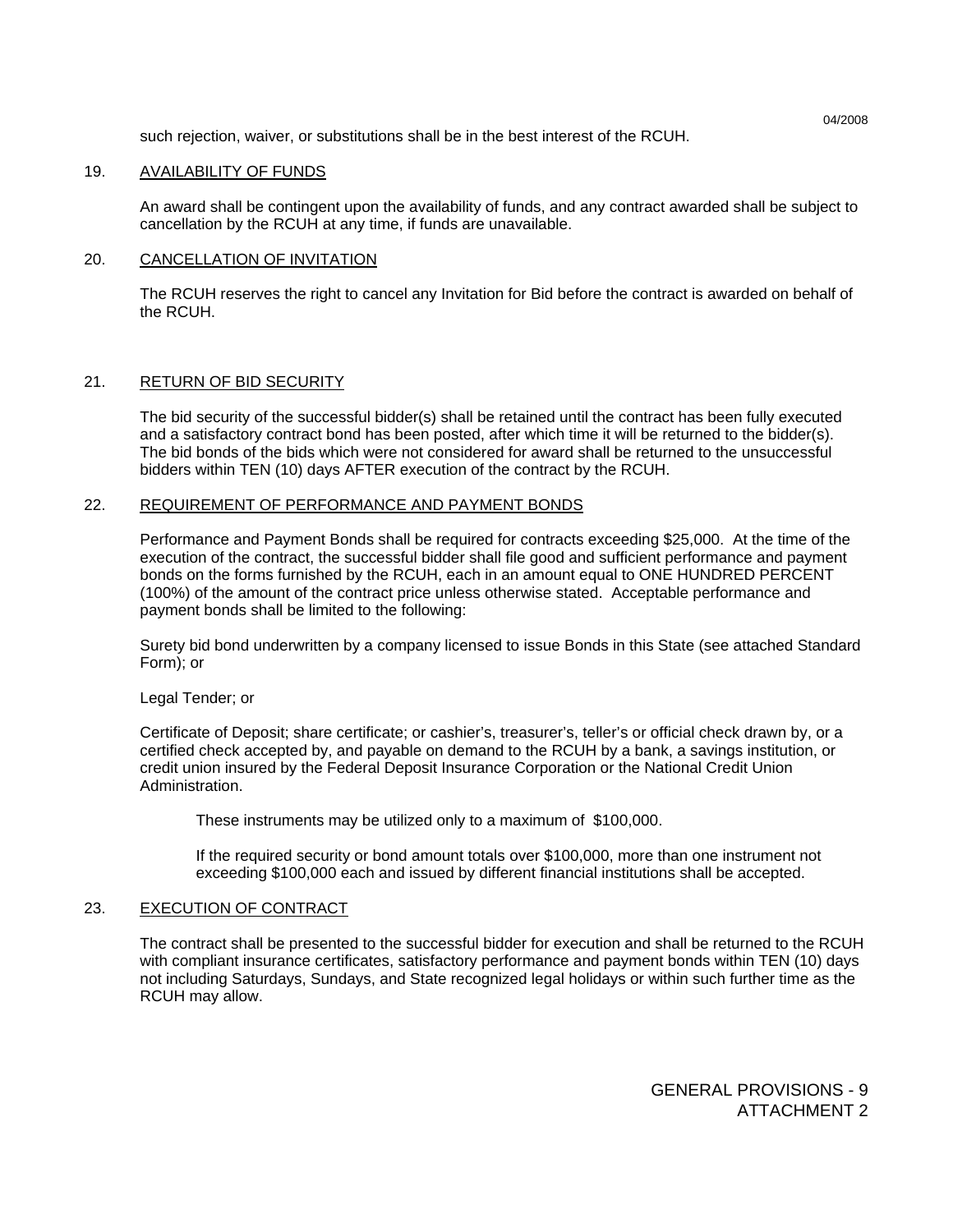The contract shall not be binding on the RCUH until such time as it is fully executed by the RCUH.

# 24. FAILURE TO EXECUTE CONTRACT

 If the bidder to whom a contract is presented shall fail to properly execute the contract and furnish compliant insurance certificates, and bonds within TEN (10) days after such award or within such further time as the Contracting Officer may allow, the RCUH may thereupon award the contract to the next lowest responsive and responsible bidder who submitted the newt lowest bid, or may call for bids, whichever method it may deem to be in the best interest of the RCUH.

# 25. NOTICE TO PROCEED

 A written notice from the Financial Support Services Manager, RCUH shall be issued, advising the Contractor of the date on which work under the contract shall proceed.

### 26. ACCEPTANCE OF GOODS AND SERVICES

 The goods and services furnished by the bidder shall be exactly as specified, free from all defects in design, workmanship and materials and shall be inspected by the RCUH upon receipt of goods or completion of services. If any goods and/or services supplied are found to be defective or not as specified, the Contractor shall correct the defects without charge. If the Contractor is unable or refuses to correct such defects, the RCUH may terminate the contract in whole or in part. Contractor shall bear all risks as to rejected goods and/or services, and in addition to any costs for which the Contractor may become liable to the RCUH for all payments made to the Contractor. Notwithstanding final acceptance and payment, the Contractor shall be liable for latent defects, fraud or misrepresentation.

# 27. CANCELLATION OF CONTRACT

 In the event the successful bidder fails to meet its commitments under this contract, the RCUH, in addition to any other remedy at its disposal, shall have the right to cancel this contract and may use the Contractor's performance bond to complete the contract requirements.

#### 28. EXCUSABLE DELAY

 The Contractor shall not be liable for delays arising out of the causes beyond the control and without the fault or negligence of the Contractor. Such causes may include, but are not restricted to, Acts of God, public enemy, government in its sovereign or contractual capacity, fires, floods, strikes, freight embargoes and unusually severe weather; but, in every case, the failure to deliver or perform must be beyond the control and without the fault or negligence of the Contractor; if the failure to deliver or perform is caused by the default of a Subcontractor, and if such default arises out of causes beyond the control of both the Contractor and the Subcontractor, and without the fault or negligence of either of them, the Contractor shall not be liable for failure to perform within the time agreed, unless the supplies or services to be furnished by the Subcontractor were obtainable from other sources in sufficient time to permit the Contractor to meet the required delivery or performance schedule. If such delay should occur, the Contractor shall notify the RCUH, in writing, setting forth the reasons for the delay at the earliest possible date. The Financial Support Services Manager shall ascertain the facts and extent of such failure, and if he/she determines that any failure to perform was occasioned by any one or more of the said causes, a Supplemental Agreement shall be issued if extension of completion time is allowed.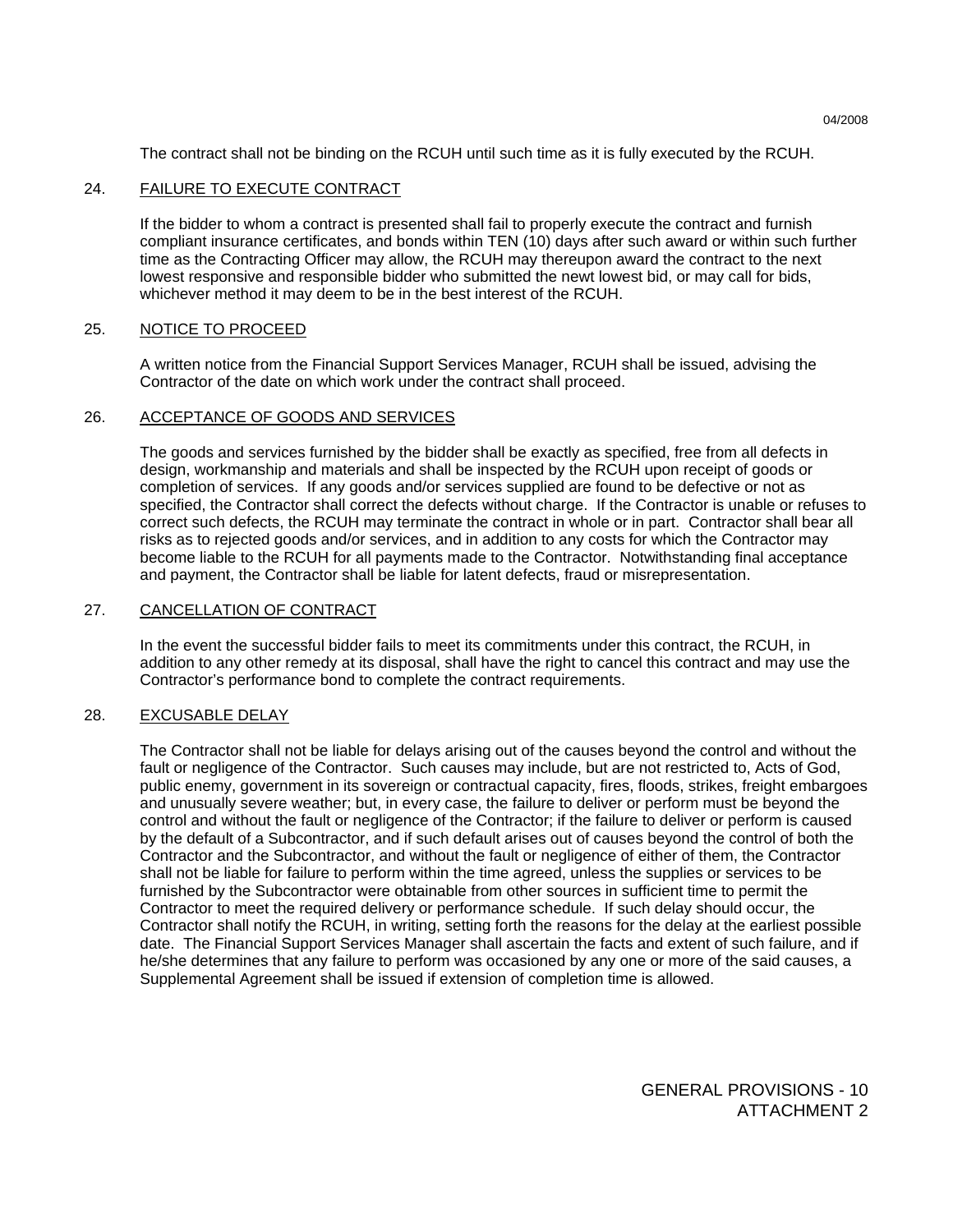# 29. INDEMNIFICATION: RESPONSIBILITY FOR DAMAGE CLAIM

 Contractor shall indemnify, defend and hold harmless, RCUH, University of Hawaii and the State of Hawaii, and their officers, employees, agents, or any person acting on behalf from and against: (1) any claim or demand for loss, liability or damage, including, but not limited to, claims for property damage, personal injury or death, by whomsoever brought, arising from any accident or incident connected with the performance of this contract except liability arising out of the sole negligence of RCUH or its employees; (2) all claims, suits and damages by whomsoever brought or made by reason of the nonobservance or nonperformance of any of the terms, covenants and conditions herein or the rules, regulations, ordinances and laws of the federal, state, municipal or county governments. Furthermore, Contractor shall reimburse RCUH, University of Hawaii and State of Hawaii, and their officers, employees, agents, or any person acting on their behalf for all attorney's fees, costs, and expenses incurred in connection with the defense of any such claims.

Contractor shall pay all just claims for materials, equipment, supplies, tools, labor and other just claims against the Contractor or any subcontractor in connection with this contract. The RCUH may, but is not obligated to, withhold or retain as much of the monies due or to become due the Contractor under this contract considered necessary by the RCUH to cover such just claims until satisfactory proof of payment or the establishment of a payment plan is presented.

# 30. FORCE ACCOUNT WORK

 A. Force Account Method - When, for the convenience of the RCUH, payment is to be made by the Force Account method, all work performed or labor and materials and equipment furnished shall be paid for as described below. Payment by the Force Account method will not alter any rights, duties and obligations under the contract.

B. Labor - For all hourly workers, the Contractor will receive the rate of wage including fringe benefits when such amounts are required by collective bargaining agreement or other employment contract generally applicable to the classes of labor employed on the work, which shall be agreed upon in writing before beginning work for each and every hour that said labor is actually engaged in said work

- 1. All markups for overhead and profit shall be added subject to limitations established in subparagraph 45.C Allowances for Overhead and Profit of the SPECIAL PROVISIONS.
- 2. No allowance for overtime compensation will be given without the written approval of the RCUH prior to performance of such work

 C. Insurance and Taxes - The Contractor and subcontractor(s) will also receive the actual additional costs paid for property damage, liability, workers compensation insurance premiums, State unemployment contributions, Federal unemployment taxes, social security and Medicare taxes to which a markup of up to SIX PERCENT (6%) may be added.

D. Materials - For materials accepted by the Engineer and used, the Contractor and subcontractor(s) shall receive the actual cost of such materials delivered and incorporated into work, plus a markup allowed under subparagraph 45.C Allowances for Overhead and Profit of the SPECIAL PROVISIONS.

E. Subcontractors - Subcontractor costs shall be the actual costs of the subcontractor plus a markup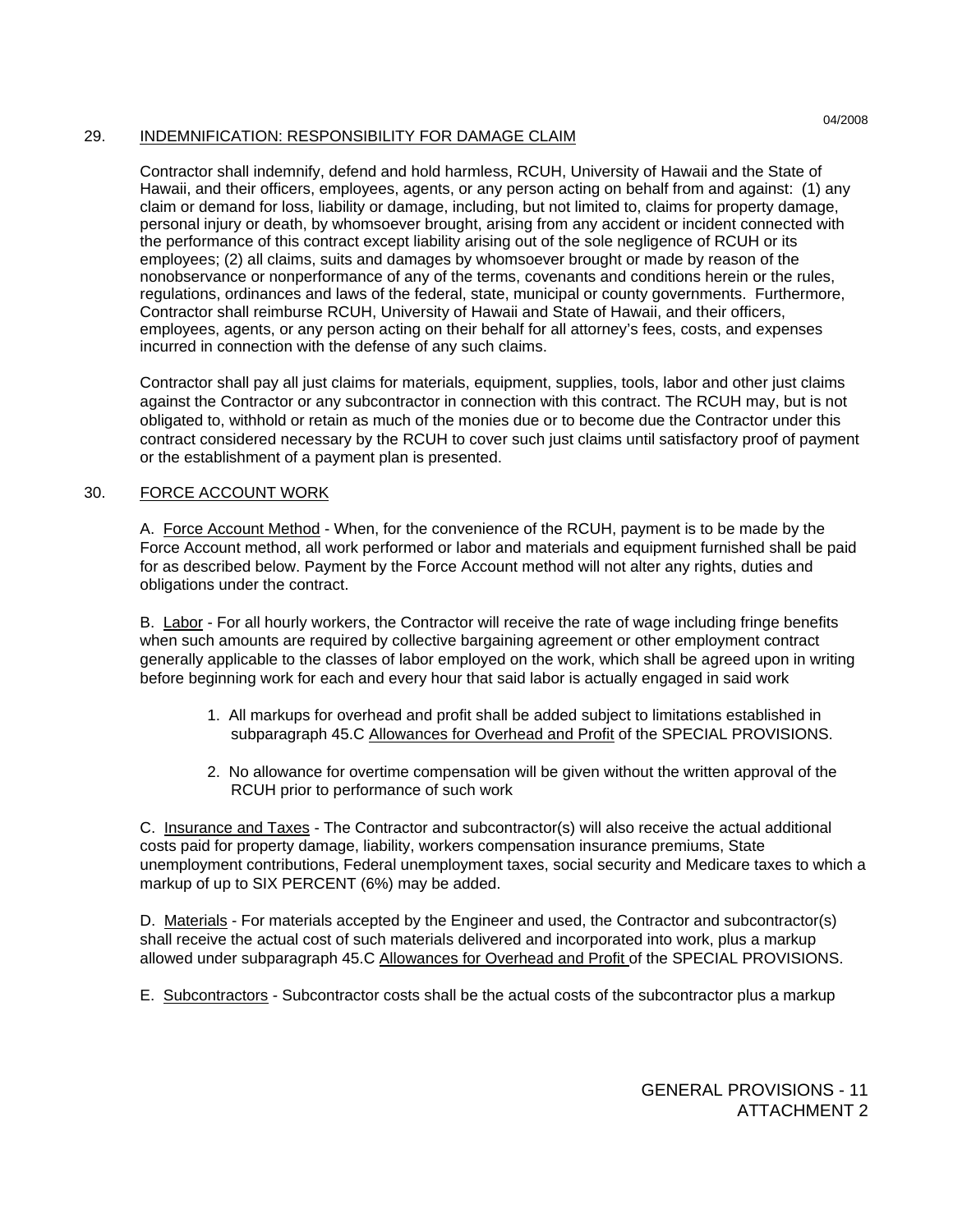allowed under subparagraph 45.C Allowances for Overhead and Profit of the SPECIAL PROVISIONS.

# F. Equipment

- 1. For machinery or special equipment (other than small tools as herein defined in clause 30.F.8 owned or leased by the Contractor or a related entity, the use of which has been authorized by the RCUH:
	- a. The Contractor will be paid at the per hour rental rates based on the monthly rate established for said machinery or equipment in the then-current edition of the Rental Rate Blue Book for Construction Equipment including the estimated operating cost per hour and regional correction provided therein.
	- b. If no rate is listed for a particular kind, type or size of machinery or equipment, then the monthly, hourly rates shall be as agreed upon in writing by the Contractor and the RCUH prior to the use of said machinery or equipment. If there is no agreement, the RCUH will set a rate. The Contractor may contest the rate pursuant to GENERAL PROVISION 36, DISPUTES.
	- c. Rental rates which are higher than those specified in the aforesaid Rental Rate Blue Book publication may be allowed where such higher rates can be justified by job conditions such as work in water and work on lava, etc. Request for such higher rates shall be submitted in writing to the RCUH for approval prior to the use of the machinery or equipment in question.
- 2. For machinery or special equipment (other than small tools as herein defined in clause 30.F.8 rented by the Contractor or a related entity specifically for the Force Account work, the use of which has been authorized by the RCUH. The Contractor will be paid the actual rental cost for the machinery or equipment, including mobilization and demobilization costs. A receipt from the equipment supplier shall be submitted to the RCUH.
- 3. For machinery or special equipment (other than small tools as herein defined in clause 30.F.8 rented by the Contractor or a related entity for use in the project, but which will also be used for the Force Account work, the use of which has been authorized by the RCUH. The Contractor will be paid the actual rental cost for the machinery or equipment. No additional mobilization and demobilization costs will be paid. A receipt from the equipment supplier shall be submitted to the RCUH.
- 4. The rental rate for trucks not owned by the Contractor shall be those as established under the Hawaii State Public Utilities Commission, which will be paid for as an equipment item pursuant to Paragraph 30.F. Rental rates for Contractor-owned trucks not listed in the Rental Rate Blue Book shall be agreed upon in writing by the Contractor and RCUH prior to the use of said trucks. If there is no agreement, the RCUH shall set the rate. The Contractor may contest the rate pursuant to GENERAL PROVISION 36, DISPUTES.
- 5. The rental period shall begin at the time equipment reaches the site of work, shall include each day that the machinery or equipment is at the site of the work and shall terminate at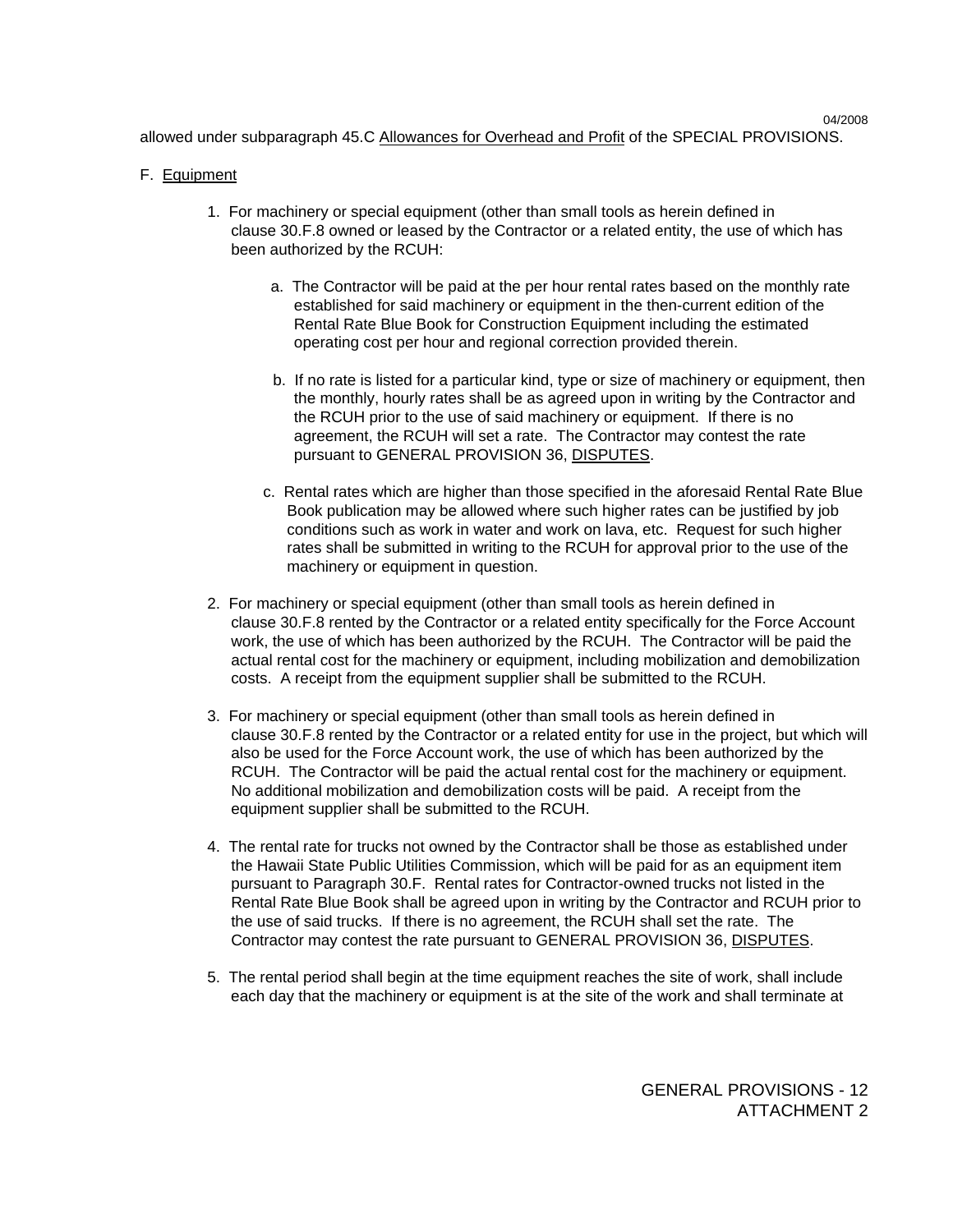the end of the day on which the equipment is no longer needed. In the event the equipment must standby due to work being delayed or halted by reason of design, traffic, or other related problems uncontrollable by the Contractor, excluding Saturdays, Sundays and Legal Holidays, unless the equipment is used to perform work on such

- a. The rental time to be paid will be for the time actually used. Any hours or operation in excess of EIGHT (8) hours in any one day must be approved by the RCUH prior to the performance of such work.
- b. Rental time will not be allowed or credited for any day on which machinery or equipment is inoperative due to its breakdown. On such days, the Contractor will
- be paid only for the actual hours, if any, that the machinery or equipment was in operation.
- c. In the event the Force Account work is completed in less than EIGHT (8) hours, equipment rental shall nevertheless be paid for a minimum EIGHT (8) hours.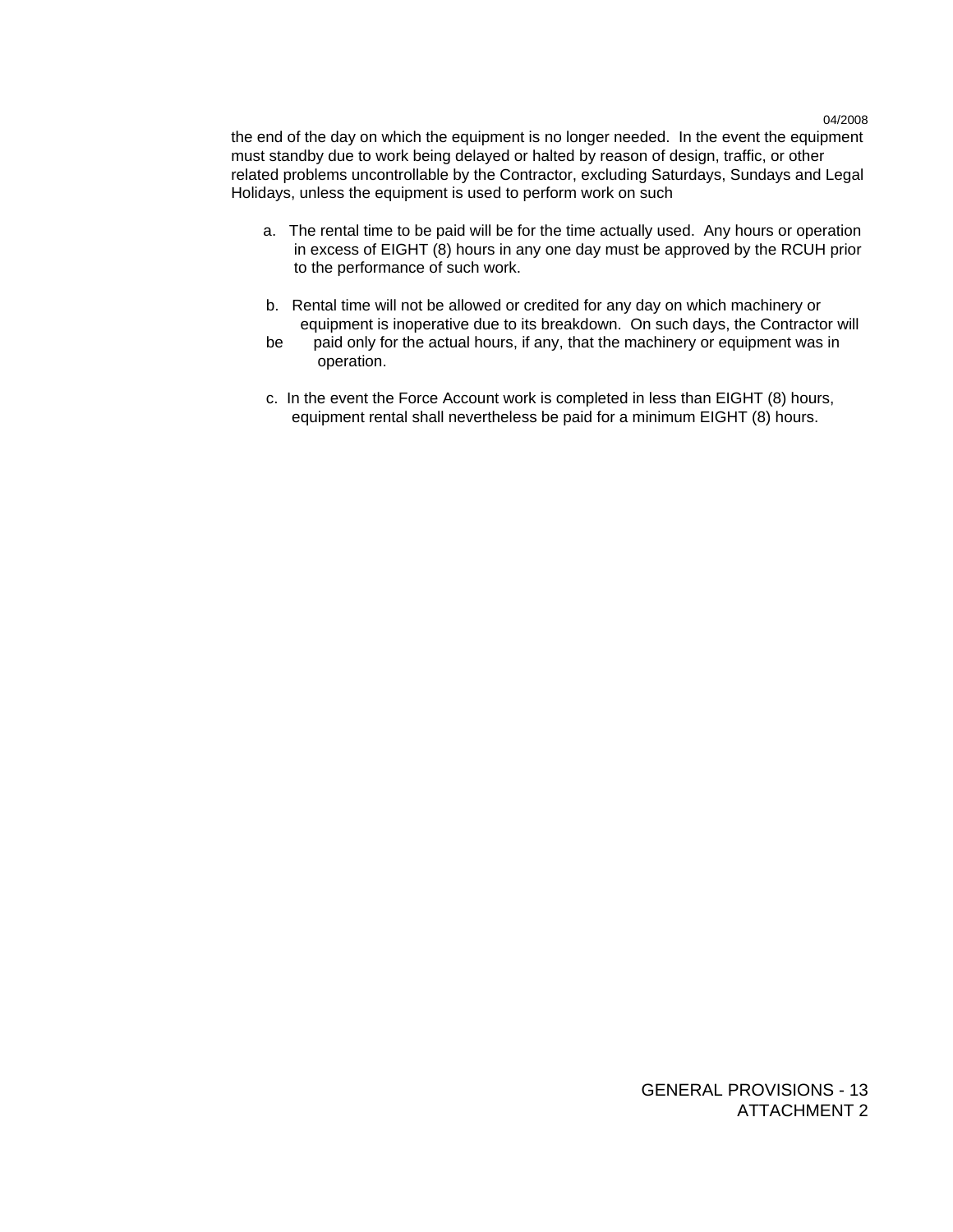- d. For the purpose of determining the rental period the continuous and consecutive days shall be the normal EIGHT (8)-hour shift work day, Monday through Friday excluding legal holidays. Any work day to be paid less than EIGHT (8) hours shall not be considered as continuous, except for equipment removed from rental for fuel and lubrication.
- e. No additional premium beyond the normal rates used will be paid for equipment over EIGHT (8) hours per day or FORTY (40) hours per week.
- 6. All rental rates for machinery and equipment shall include the cost of fuel, oil, lubricants, supplies, small tools, necessary attachments, repairs, maintenance, tire wear, depreciation, storage, and all other incidentals.
- 7. All machinery and equipment shall be in good working condition and suitable for the purpose for which the machinery and equipment is to be used.
- 8. Individual pieces of equipment or tools having a replacement value of ONE THOUSAND DOLLARS (\$1,000) or less, whether or not consumed by use, shall be considered to be small tools and included in the allowed markup for overhead and profit and no separate payment will be made therefor.
- 9. The total of all Force Account rental charges accrued over the duration of the contract for a specific item of equipment shall not exceed the replacement cost of that equipment.
	- a. The Contractor shall provide the cost of replacement to the RCUH prior to using the equipment. If the RCUH does not agree with the replacement cost, the RCUH shall set the replacement cost. The Contractor may contest the replacement cost pursuant to GENERAL PROVISION 36, DISPUTES.
- 10. Should the item of equipment be rented from an unrelated entity, the rental cost will be treated as an equipment cost under Paragraph 30.F.
- 11. Transportation and/or Mobilization: The following provisions shall govern in determining the compensation to be paid to the Contractor for use of equipment or machinery on the Force Account method:
	- a. The location from which the equipment is to be moved or transported shall be approved by the RCUH.
	- b. Where the equipment must be transported to the site of the force account work, the RCUH will pay the reasonable cost of mobilizing and transporting the equipment, including its loading and unloading, from its original location to the site of force account work. Upon completion of the work, the RCUH will pay the reasonable cost of mobilizing and transporting the equipment back to its original location or to another location, whichever cost is less.

GENERAL PROVISIONS - 14 ATTACHMENT 2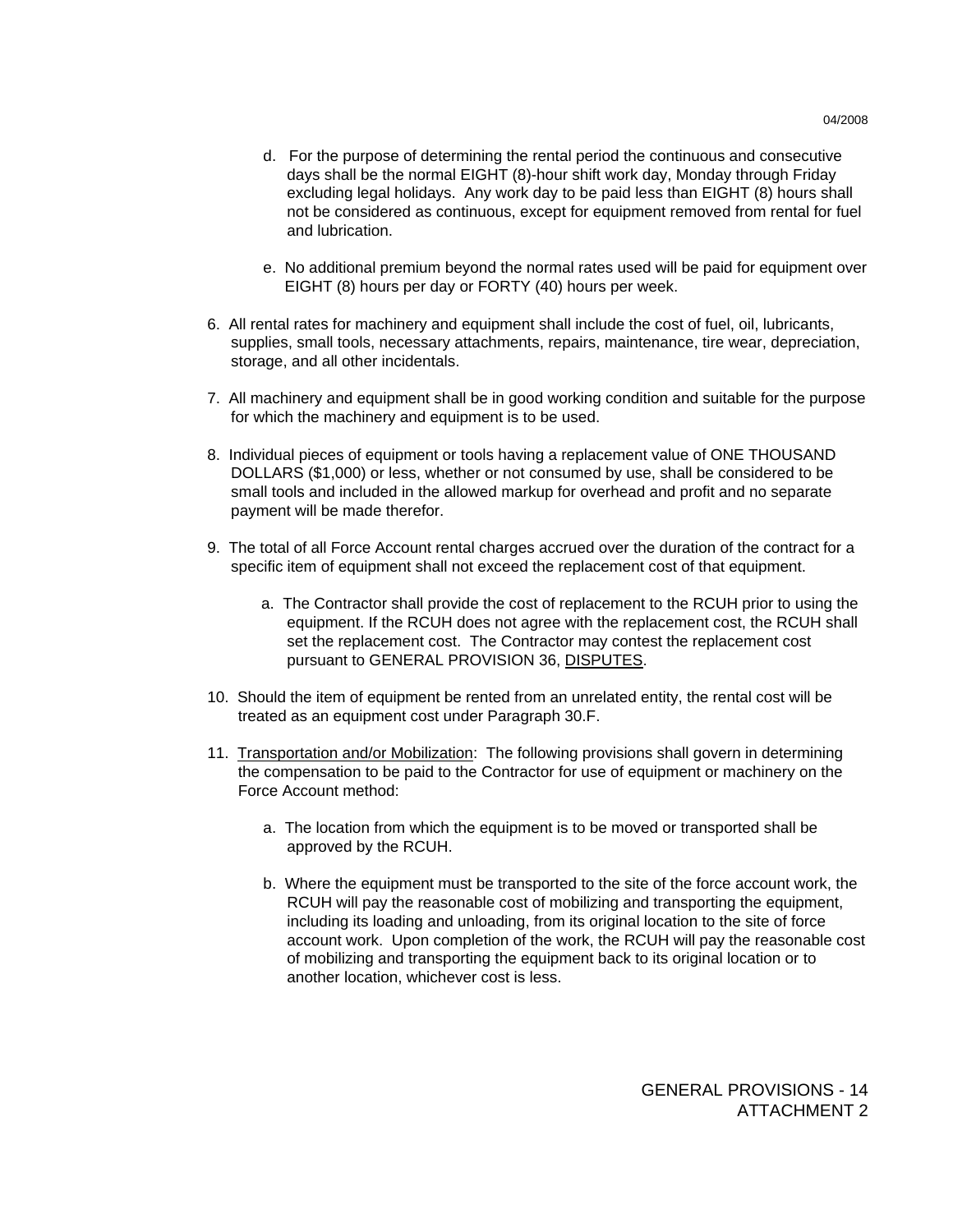- c. The cost of transporting the equipment shall not exceed the rates established by the Hawaii State Public Utilities Commission. If such rates are nonexistent, then the rates will be determined by the RCUH based upon the prevailing rates charged by established haulers within the locale.
- d. Where the equipment is self-propelled, the RCUH will pay the cost of moving the equipment by its own power from its original location to the site of the force account work. Upon completion of the work the RCUH will pay the reasonable cost of moving of the Equipment back to its original or another location, whichever cost is less.
- e. At the discretion of the RCUH, when the Contractor desires to use such equipment for other than Force Account work, the costs of mobilization and transportation shall be prorated between the Force Account and non-Force Account work.
- f. Pickup trucks, vans, storage trailers, unless specifically rented for the Force Account work, shall be considered incidental to the Force Account work and the costs therefore are included in the markup allowed under SPECIAL PROVISION 45.C, Allowances for Overhead and Profit.

 G. State Excise (Gross Income) Tax and Bond - A sum equal to the current percentage rate for the State excise (Gross Income) tax on the total sum determined in Paragraphs 30.B, 30.C, 30.D and 30.E above, and the bond premium shall be added as compensation to the Contractor. The actual bond premium not to exceed ONE PERCENT (1%) shall be added to items covered by Paragraphs 30.B, 30.C, 30.D and 30.E when applicable.

 1. The compensation as determined in Paragraphs 30.B, 30.C, 3, 30.D, 30.E and 30.F above shall be deemed to be payment in full for work paid on a force account basis.

 H. Records - The Contractor and the RCUH shall compare records of the labor, materials and equipment rentals paid by the Force Account basis at the end of each day. These daily records, if signed by both parties, shall thereafter be the basis for the quantities to be paid for by the Force Account method. The Contractor shall not be entitled to payment for Force Account records not signed by the RCUH.

 I. Statements - No payment will be made for work on a Force Account basis until the Contractor has submitted to the RCUH, duplicate itemized statements of the cost of such Force Account work detailed as follows:

- 1. Laborers Name, classification, date, daily hours, total hours, rate, and extension for each laborer and foreman and also the amount of fringe benefits payable if any.
- 2. Equipment Designation, dates, daily hours, total hours, rental rate, and extension for each unit of machinery and equipment.
- 3. Materials
	- a. Quantities of materials, prices and extensions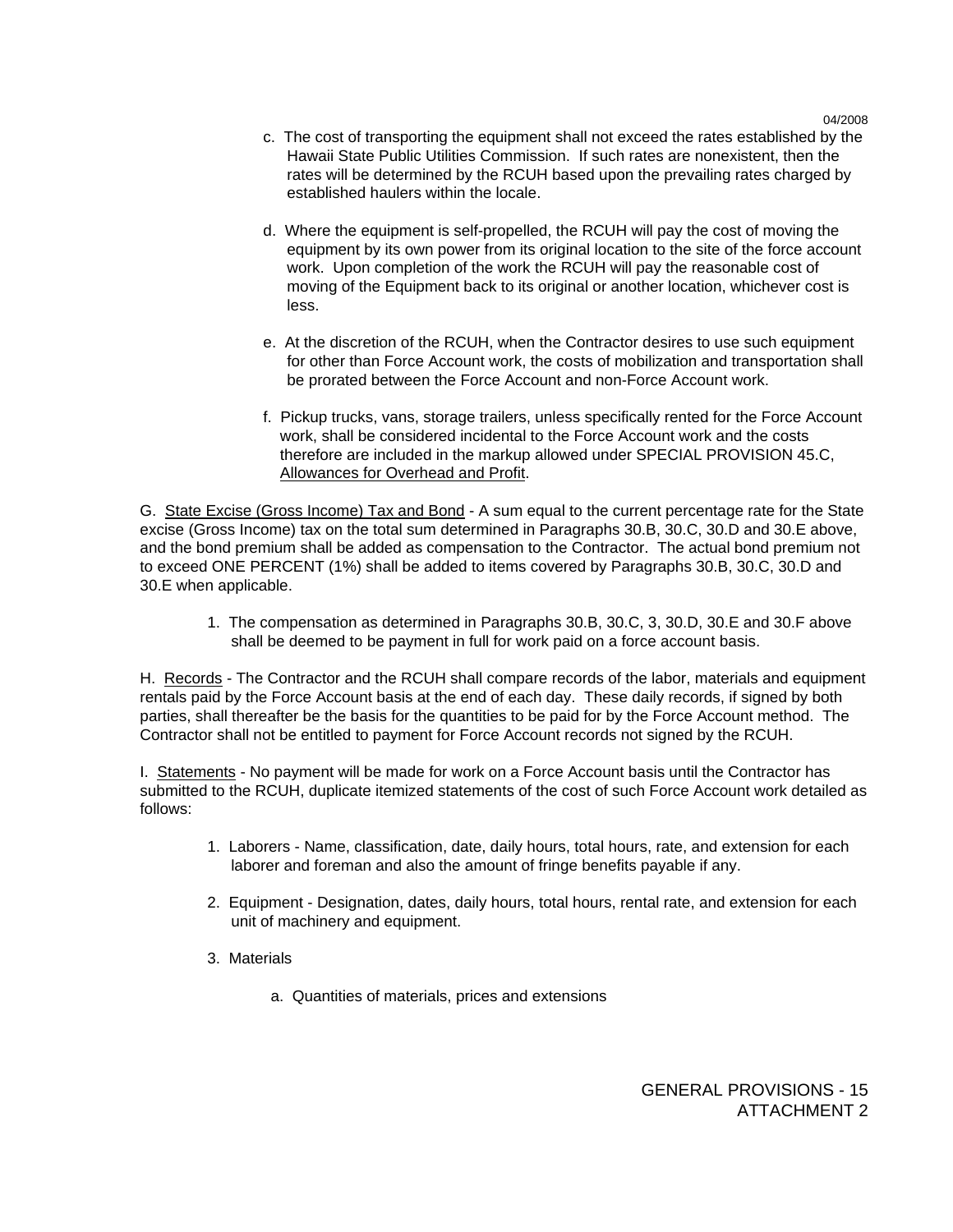- b. Costs of transporting materials, if such cost is not reflected in the prices of the materials.
- c. Statements shall be accompanied and supported by receipted invoices for all materials used and transportation charges. However, if materials used on the Force Account work are not specifically purchased for such work but are taken from the Contractor's stock, then in lieu of the invoices the Contractors shall submit an affidavit certifying that such materials were taken from stock and that the amount claimed represents the actual cost to the Contractor.
- 4. Insurance Cost of property damage, liability and worker's compensation insurance premiums, unemployment insurance contributions, and social security tax.

# 31. SUPPLEMENTAL AGREEMENT

 This contract may be modified by a Supplemental Agreement executed by the Contractor and the Procurement Officer.

# 32. UTILIZATION OF SMALL BUSINESS AND SMALL DISADVANTAGED BUSINESS CONCERNS

 A. It is the policy of the RCUH that small business and small business concerns owned and controlled by socially and economically disadvantaged individuals shall have the maximum practicable opportunity to participate in the performance of contracts let by the RCUH.

 As used in this contract, the term "small business concern" shall mean a small business as defined pursuant to Section 3 of the Small Business Act and relevant regulations promulgated pursuant thereto. The term "small business concern owned and controlled by socially and economically disadvantaged individuals" hereafter referred to as disadvantaged business, shall mean a small business concern:

- (1) Which is at least 51 PERCENT (51%) owned by one or more socially and economically disadvantaged individuals; or, in the case of any publicly owned business, at least 51 PERCENT (51%) of the stock of which is owned by one or more socially and economically disadvantaged individuals; and
- (2) Whose management and daily business operations are controlled by one or more of such individuals.

 The Contractor shall presume that socially and economically disadvantaged individuals include Black Americans, Hispanic Americans, Native Americans (i.e., American Indians, Eskimos, Aleuts, and Native Hawaiians), Asian-Pacific Americans (i.e., U.S. citizens whose origins are in Japan, China, the Philippines, Vietnam, Korea, Samoa, Guam, the U.S. Trust Territory of the Pacific Islands, the Northern Mariana Islands, Laos, Cambodia, or Taiwan), Asian-Indian Americans (i.e., U.S. citizens whose origins are in India, Pakistan, or Bangladesh), Asian-Indian Americans, and any other minorities, or any other individuals found to be disadvantaged by the Administration pursuant to Section 8(a) of the Small Business Act.

 B. The RCUH, acting in good faith, may rely on written representations by the Contractors and Subcontractors regarding their status as either a small business concern or a small business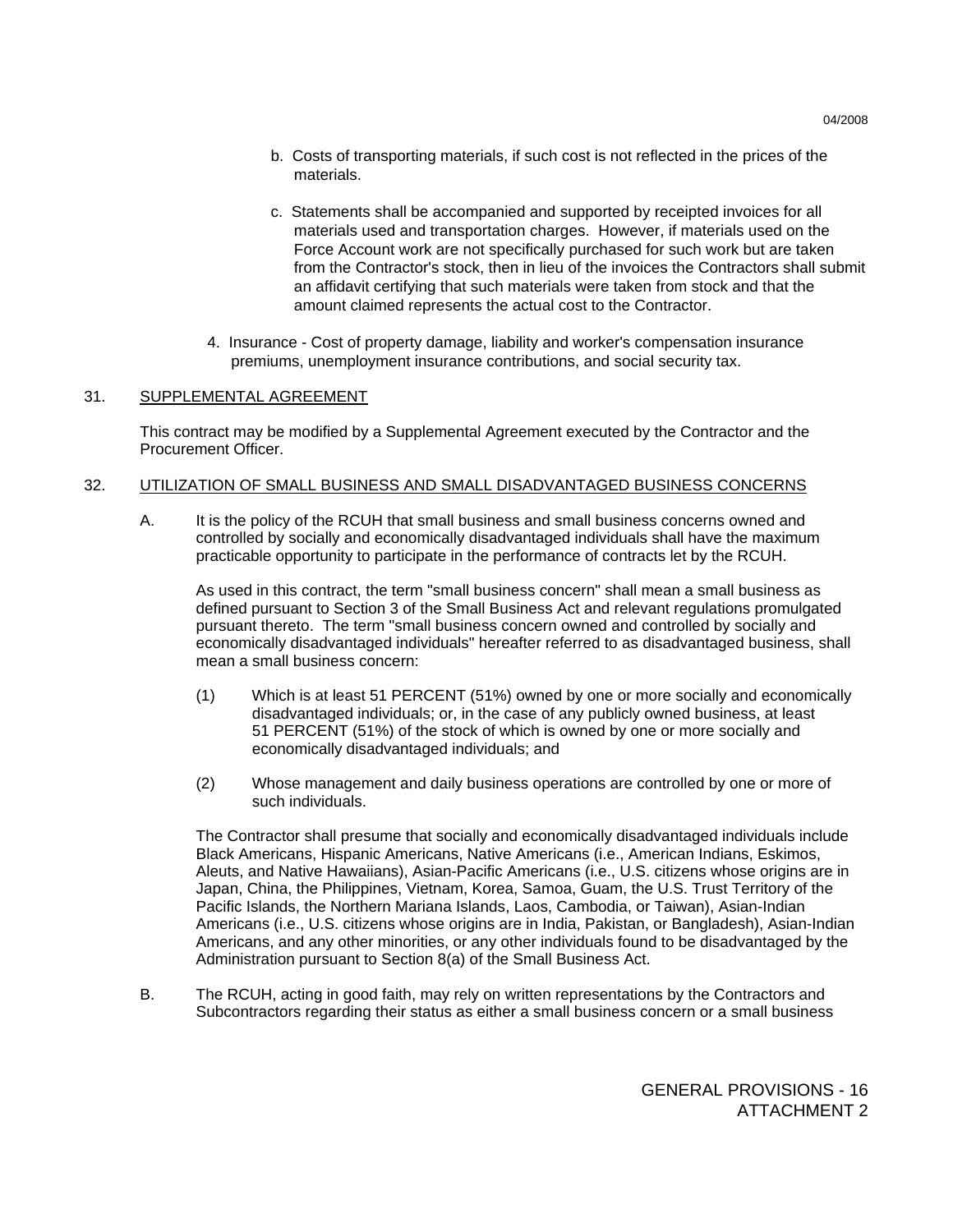concern owned and controlled by socially and economically disadvantaged individuals.

# 33. UTILIZATION OF WOMEN-OWNED BUSINESSES

- A. It is the policy of the RCUH that women-owned small businesses shall have the maximum practicable opportunity to participate in the performance of contracts awarded by the RCUH.
- B. The Contractor agrees to use its best efforts to carry out this policy in the award of subcontracts to the fullest extent consistent with the efficient performance of this contract. As used in this contract, "women-owned small businesses" means small business concerns that are at least 51 PERCENT (51%) owned by women who are U.S. citizens and who also control (i.e., exercise the power to make policy decisions) and operate (i.e., being actively involved in the day-to-day management of business) the business.
- C. As used in this contract, the term "small business concern" shall mean a concern including its affiliates, that is independently owned and operated, not dominant in the field of operation in which it is bidding on RCUH contracts, and qualified as a small business under the criteria and size standards in 13 CFR 121.
- D. The RCUH, acting in good faith, may rely on written representations by the Contractors and Subcontractors regarding their status as women-owned businesses.

# 34. EQUAL OPPORTUNITY

In compliance with Executive Order 11246 and the applicable rules, regulations and orders of the Secretary of Labor, the Contractor agrees that, during the performance of this contract, it will not discriminate against any employee or applicant for employment because of race, color, religion, sex or national origin.

# 35. AFFIRMATIVE ACTION FOR SPECIAL DISABLED AND VIETNAM ERA VETERANS (Applicable to Contracts for \$10,000 or more)

The Contractor agrees to comply with the rules, regulations or relevant orders of the Secretary of Labor issued under the Vietnam Era Veterans' Readjustment Assistance Act of 1972, as amended, if such rules, regulations, or relevant orders apply to this procurement. The Contractor agrees to indemnify and hold the RCUH harmless from any claims or demands with regard to the Contractor's compliance.

# 36. AFFIRMATIVE ACTION FOR HANDICAPPED WORKERS

The Contractor agrees to comply with the rules, regulations, and relevant orders of the Secretary of Labor issued under the Rehabilitation Act of 1973 (29 U.S.C. 793), as amended, if such rules, regulations, and relevant orders apply to this procurement. The Contractor agrees to indemnify and hold the RCUH/University harmless form any claims or demands with regard to the Contractor's compliance.

# 37. DISPUTES

All disputes arising under or related to this contract shall be resolved in accordance with this clause.

A. All controversies between the RCUH and the Contractor which arise under, or are by virtue of,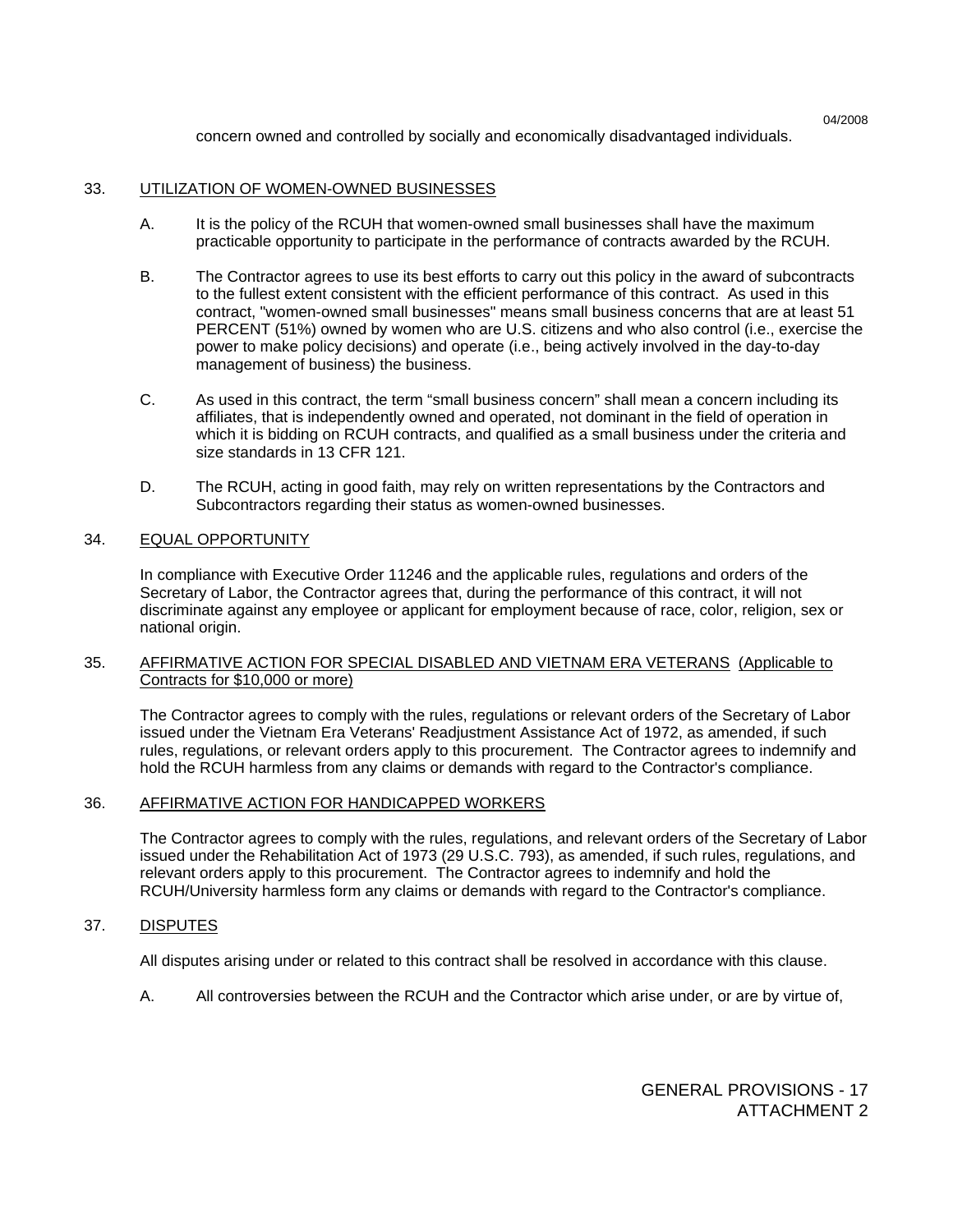this contract and which are not resolved by mutual agreement, shall be decided by the Procurement Officer in writing, within NINETY (90) calendar days after a written request by the Contractor for a final decision concerning the controversy; provided that if the Procurement Officer does not issue a written decision or within such longer period as may be agreed upon by the parties, then the Contractor may proceed as if an adverse decision had been received.

- B. The Procurement Officer shall immediately furnish a copy of the decision to the Contractor, by certified mail, return receipt requested, or by any other method that provides evidence of receipt.
- C. Any such decision shall be final and conclusive, unless fraudulent, or the Contractor brings an action seeking judicial review of the decision in the circuit court of the State within the SIX (6) months from the date of receipt of the decision.
- D. The Contractor shall comply with any decision of the Procurement Officer and proceed diligently with performance of this contract pending final resolution by the circuit court of this State of any controversy arising under, or by virtue of, this contract, except where that has been a material breach of contract by the RCUH provided that in any event the Contractor shall proceed diligently with the performance of the contract where the Procurement Officer has made a written determination that continuation of work under the contract is essential to the public health and safety.

# 38. GOVERNING LAW

The contract and any litigation arising therefrom shall be governed and determined by the laws of the State of Hawaii.

### 39. COMPLIANCE WITH LAWS, ORDINANCES, AND REGULATIONS

The Contractor shall comply with all federal, state, and local laws or ordinances of any kind pertaining, but not limited, to permits, licensing, safety, work and labor, employees, wages and payrolls, withholding and other taxes, and materials, and shall indemnify and save the RCUH/University harmless against any claim arising from the violation of any such laws or ordinances.

#### 40. SERVICE OF PROCESS

The Contractor may designate a representative within the State of Hawaii duly authorized to accept service of process on its behalf. In the event that the Contractor fails to so designate such a representative, or such representative is unavailable, the Contractor consents that service of any notice or process issued against it may be served upon it by filing same with the Director of Commerce and Consumer Affairs, State of Hawaii, or in his absence with the Deputy Director. The RCUH shall forward by certified mail to the Contractor a copy of any such notice or process served on the Director of Commerce and Consumer Affairs. A copy of such notice must also be sent to the Contractor.

### 41. NO-THIRD PARTY BENEFICIARY STATUS

Nothing contained in the Contract Documents or otherwise shall create any contractual relationship between the RCUH and any subcontractor or sub-subcontractor.

# 42. RECORDS, ACCOUNTS AND DOCUMENTS

GENERAL PROVISIONS - 18 ATTACHMENT 2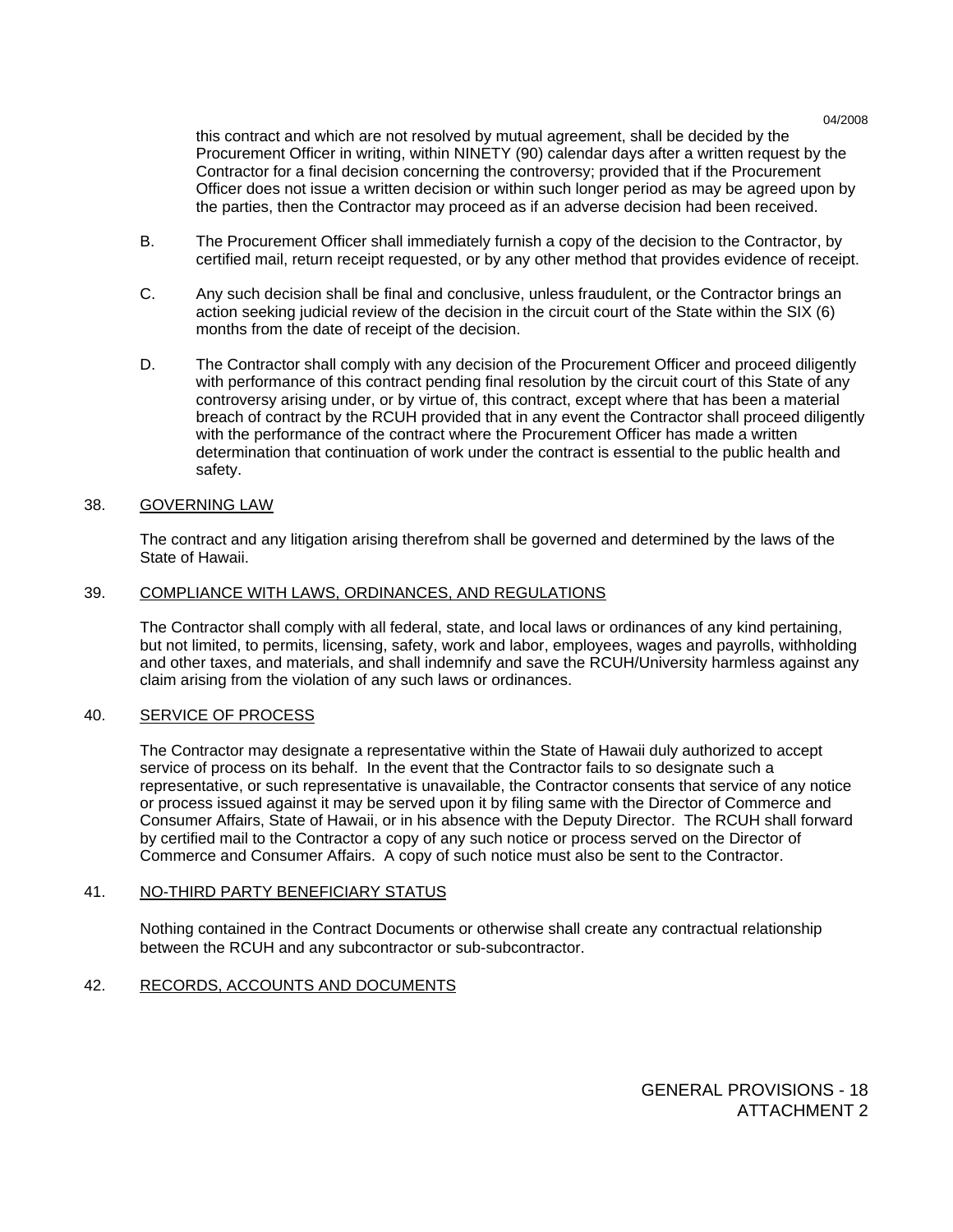All records, accounts and documents of the Contractor and his subcontractors, if any, in connection with the work performed under the terms of the contract, shall be retained and preserved for a period of not less than THREE (3) years from the date of final acceptance of the project by the RCUH and shall be available for inspection and auditing by representative and agents of the RCUH, the University of Hawaii, and other participating State agency or agencies, if any, at the respective offices of the Contractor and his subcontractors. During such inspection and auditing of records, accounts and documents, the Contractor shall assist in every way possible without cost to the RCUH.

# 43. CHANGE ORDER PRICING GUIDELINES

 For each change, the Contractor, Subcontractor or material supplier shall furnish a detailed written Change Order Proposal (COP) itemized according to these Pricing Guidelines and in accordance with Chapter 3-123, Hawaii Administrative Rules, and the categorical definitions and conditions listed below:

### Materials:

1. All materials purchased by the Contractor and/or its Subcontractor and incorporated into the changed work, showing quantities, units, description, unit costs of all items, and subtotals, as appropriate. Reimbursement of material costs shall only be allowed in the amounts of the actual documented cost, including any and all discounts, rebates and related costs;

2. Materials related to asbestos abatement work; and

 3. Fees for dumping, disposal, transporting, permits, licenses, inspections, etc., shall not be identified or listed in this category.

### Labor:

 1. All labor shall be priced at or above the current prevailing wage of the current wage rate schedule in accordance with Chapter 104, HRS, as amended. The Contractor shall indicate classification, number of man-hours and break down labor costs (for each classification of worker) by the straight time basic hourly rate;

 2. The fringe benefit hourly rate shall be priced in accordance with Chapter 104, HRS, as amended, and shall be listed as a separate cost from the basic hourly rate; and

 3. If overtime is approved by the Facilities Office, it shall be listed as separate line items and identified as such. Overtime must be paid for all hours worked on Saturday, Sunday, or legal state holiday, or after EIGHT (8) hours on any other day at 1-1/2 times the laborers' or mechanics' basic hourly rate.

# Overhead and Profit:

 1. Pursuant to Section 103D-501, Hawaii Revised Statutes, the allowances for all overhead, extended overhead resulting from change order work or adjustments to contract time (including home office and field overhead) and profit combined shall not exceed the percentages set forth below:

 a. For the Contractor, for any work performed by its own labor forces, TWENTY PERCENT (20%) of the cost;

> GENERAL PROVISIONS - 19 ATTACHMENT 2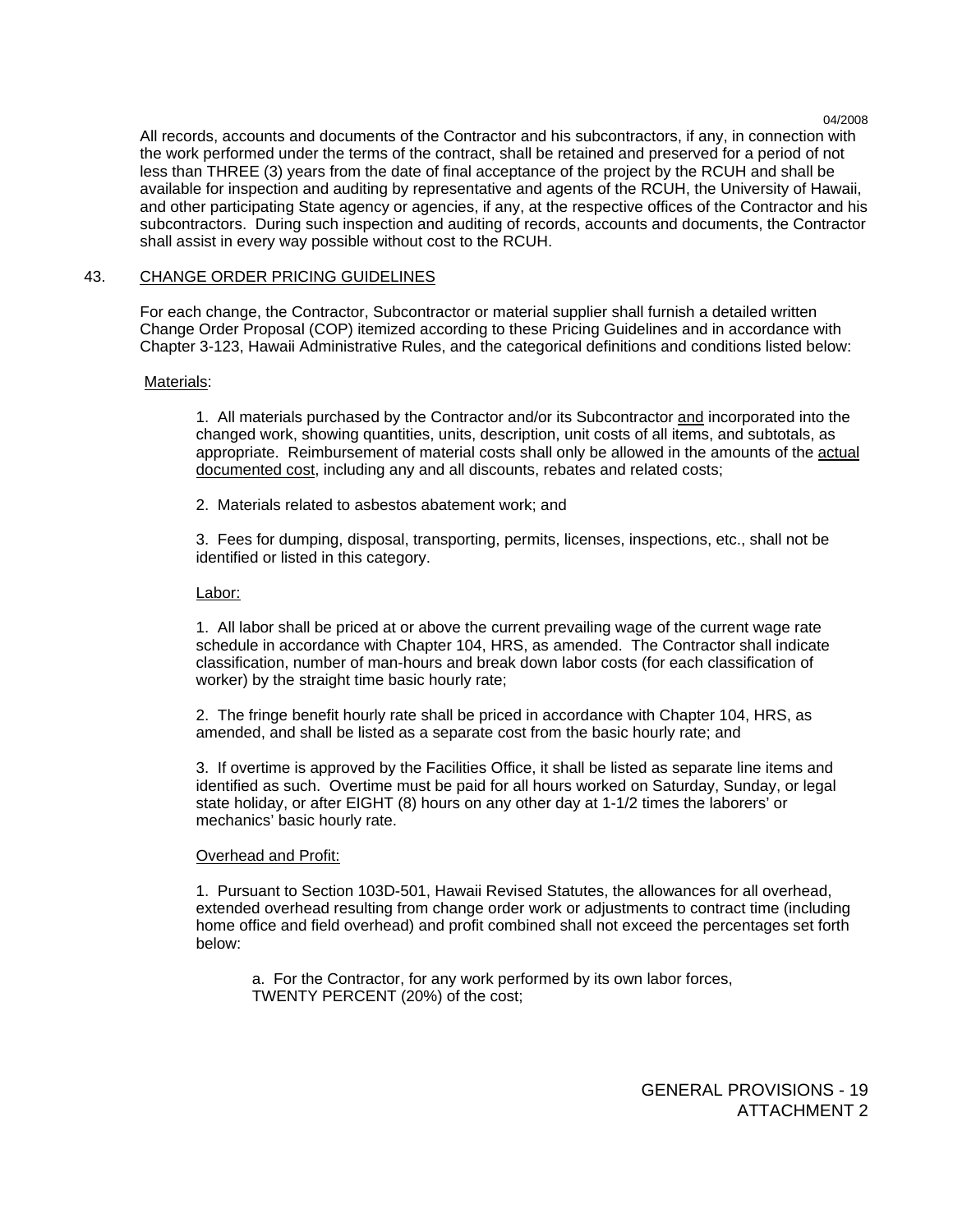b. For each subcontractor involved, for any work performed by its own forces, TWENDY PERCENT (20%) of the cost; and

 c. For the Contractor or any subcontractor, for work performed by their subcontractors, TEN PERCENT (10%) of the amount due the performing subcontractor.

 2. Not more than THREE (3)-line item percentages for fee and overhead, not to exceed the maximum percentages shown above, shall be allowed regardless of the number of tier subcontractors.

 3. Overhead/extended overhead includes Home Office costs (i.e., executive costs, administrative costs, support staff costs, and other related work) and Field Overhead (i.e., supervisory cost, superintendent costs, project management costs, etc.).

 4. The allowance percentages (20% and 10% where applicable) shall be applied to all credits where work is deleted by the changes and/or to the net increase of direct costs where work is added.

#### Insurance and Taxes:

 1. Percentage shall be based on the figure provided by Contractor and all subcontractors, regardless of tier. Tax rates shall be in accordance with Section 3-123-15, Hawaii Administrative Rules.

#### Overhead for Insurance and Taxes:

 1. Incorporation of Indirect Costs when calculating this overhead is not allowed. Only direct overhead costs specific to a particular project [not to exceed SIX PERCENT (6%)] are allowed.

#### Equipment/Miscellaneous:

1. Property/Equipment (Rentals):

 a. All charges for certain non-owned heavy or specialized equipment at up to ONE HUNDRED PERCENT (100%) of the documented rental cost.

 b. No rental charges shall be allowed for hand tools, minor equipment, simple scaffolds (one level high), etc.

- c. Downtime due to repairs and maintenance of the equipment shall not be allowed.
- 2. Property/Equipment (Contractor-Owned):

 a. All charges for certain owned, heavy or specialized equipment at up to ONE HUNDRED PERCENT (100%) of the cost listed by the Associated Equipment Dealers Blue Book. Depreciation and use allowances shall be in accordance with Section 3-123-8, Hawaii Administrative Rules.

b. Pursuant to Section 3-123-8(e), recovery, depreciation or application of a use

# GENERAL PROVISIONS - 20 ATTACHMENT 2